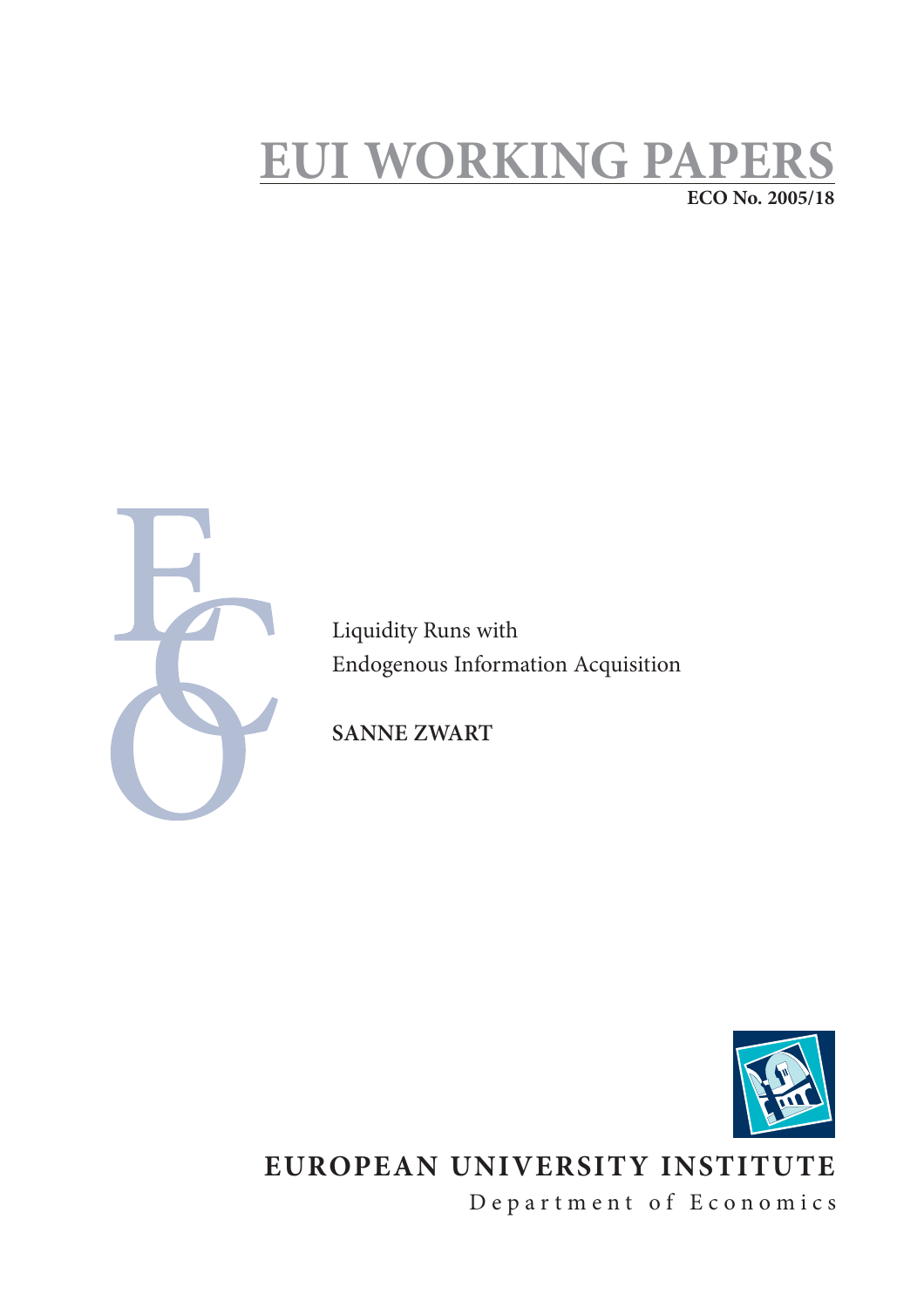## **EUROPEAN UNIVERSITY INSTITUTE DEPARTMENT OF ECONOMICS**

*Liquidity Runs with Endogenous Information Acquisition*

**SANNE ZWART**

EUI Working Paper **ECO** No. 2005/18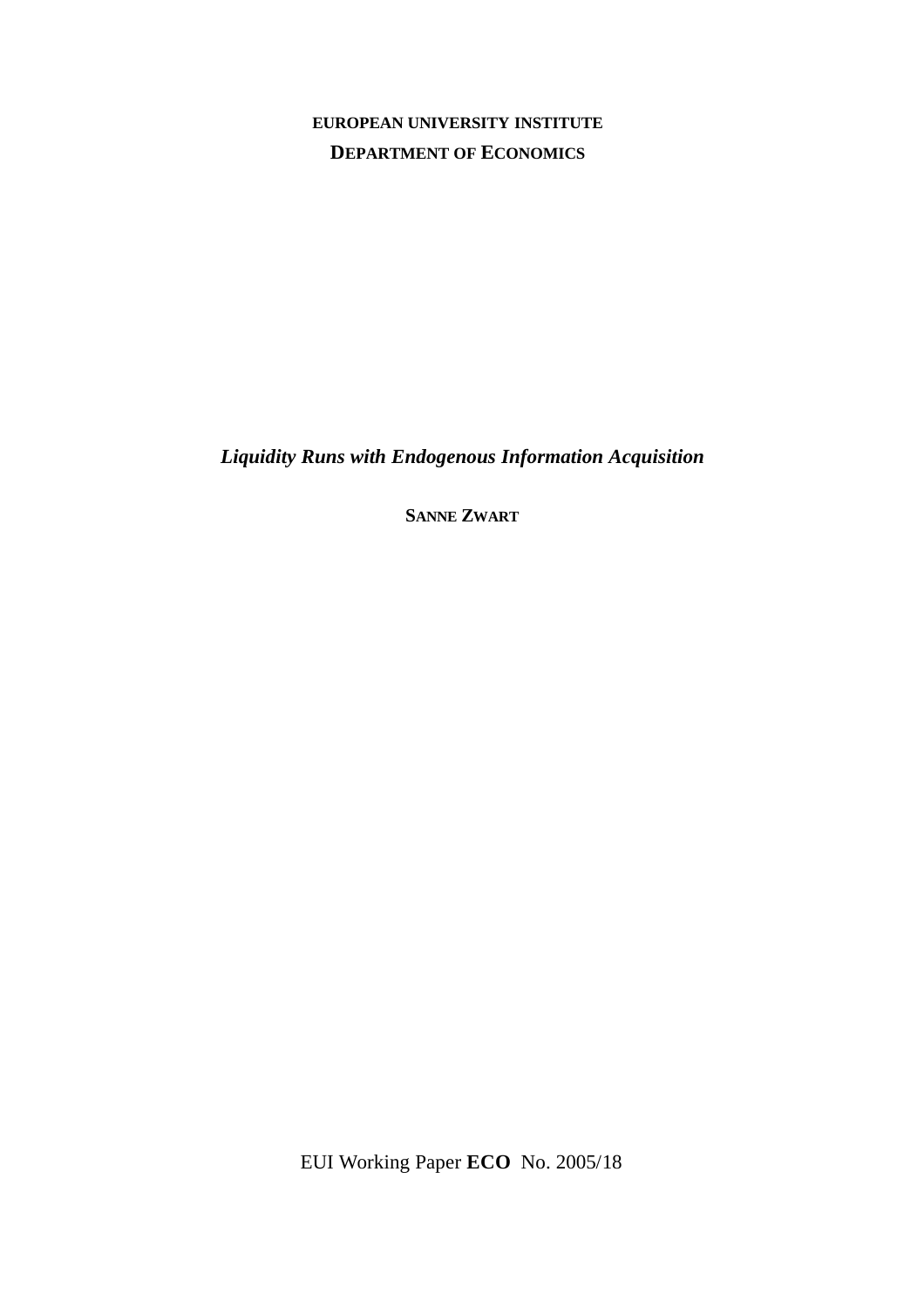This text may be downloaded freely only for personal academic purposes. Any reproductions, whether in hard copies or electronically, require the consent of the author. If cited or quoted, reference should be made to the full name of the author(s), editor(s), the title, the working paper, or other series, the year and the publisher.

ISSN 1725-6704

© 2005 Sanne Zwart

Printed in Italy European University Institute Badia Fiesolana I – 50016 San Domenico di Fiesole (FI) Italy

http://www.iue.it/ http://cadmus.iue.it/dspace/index.jsp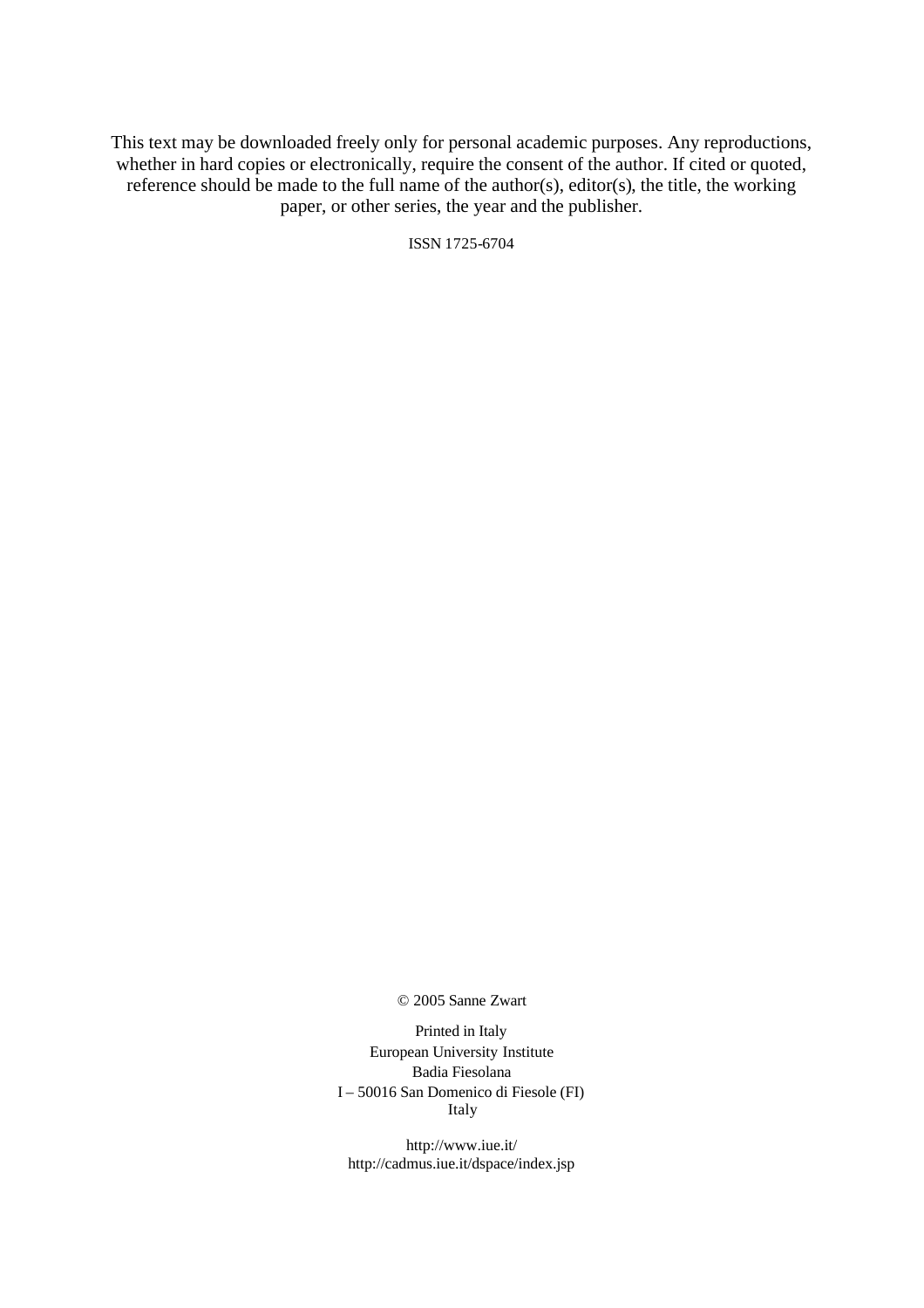### LIQUIDITY RUNS WITH ENDOGENOUS INFORMATION ACQUISITION

#### SANNE ZWART

#### NOVEMBER 28, 2005

ABSTRACT. This paper discusses a liquidity run model where investors optimally decide whether or not to acquire private information. This endogenizes the dichotomy "private information/no private information". The price of the information makes the equilibrium partitioning of the fundamentals two dimensional. For intermediate fundamentals multiplicity can be eliminated by the private information that investors can have. The dichotomy represents the information structures for low and high prices respectively. However, it presents a distorted view for intermediate prices and fundamentals for which unique equilibria without private information can occur. These results are preserved if the quality of the information is endogenized.

KEYWORDS. Bank runs, information acquisition, coordination games

JEL CLASSIFICATION. C73, D81, F34, G14

Email: Sanne.Zwart@IUE.it.

Department of Economics, European University Institute, Via dei Roccettini 9, 50016 Florence, Italy.

I want to thank Giancarlo Corsetti, Aitor Erce, Massimo Sbracia, Karl Schlag and seminar participants at the Banca D'Italia for constructive suggestions. All errors are mine.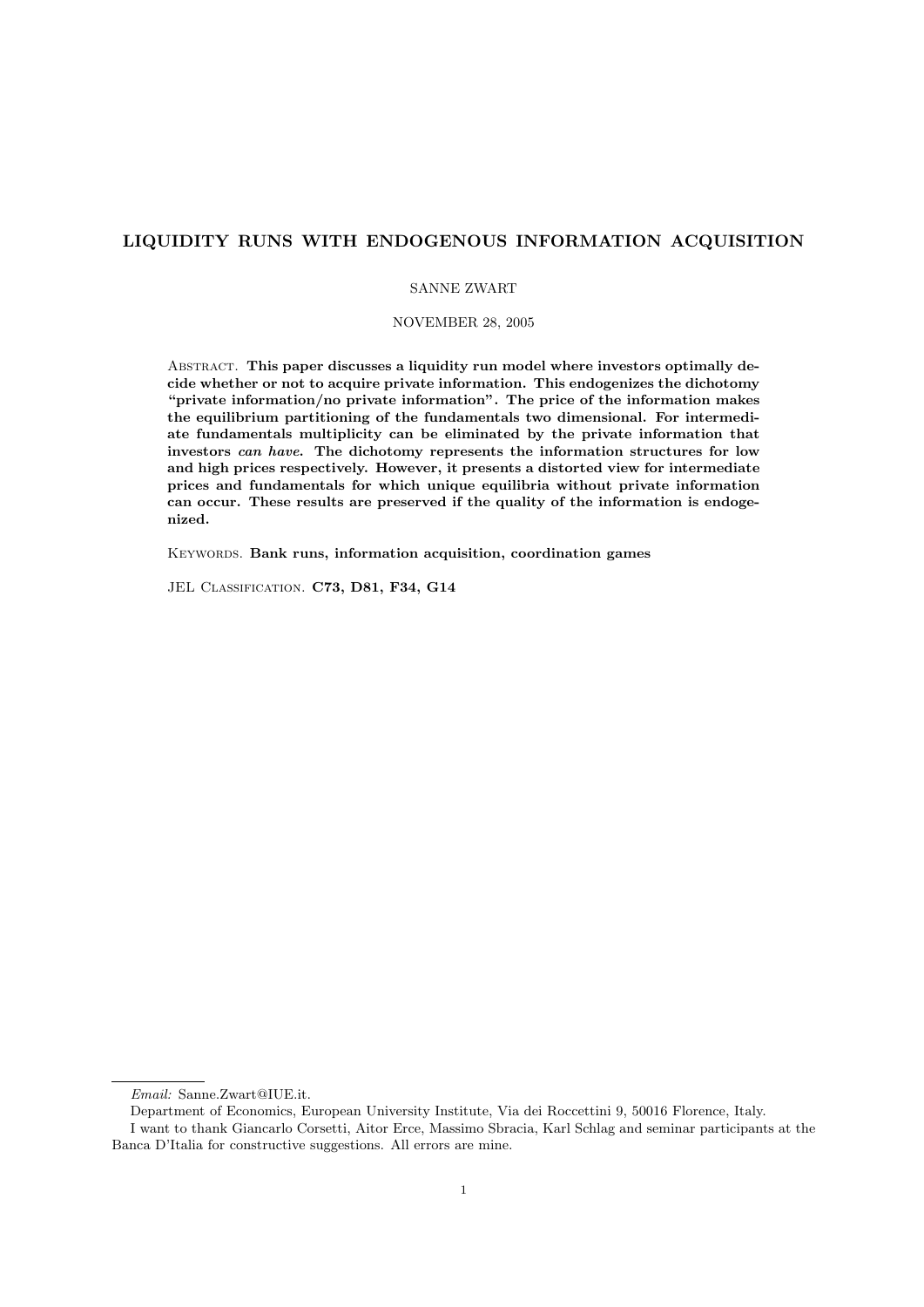Investors have incentives to be well-informed when they choose their portfolios. However, the actual quality of their information is also determined by its price. Liquidity run models after Diamond and Dybvig (1983) and Morris and Shin (2000), henceforth referred to as DD and MS respectively, take the information structure as given.<sup>[1](#page-4-0)</sup> In DD models, investors do not have private information and can only base their decision whether to remain or withdraw on a common prior for the fundamentals of the investment. In MS models, investors can also base their decision on private information about these fundamentals, albeit incomplete. This difference in information structure has considerable implications for the equilibria. In DD models without private information there are two possible symmetric equilibria: all investors either remain or withdraw. Although for very good or very bad priors there is a unique equilibrium, multiplicity occurs for intermediate priors. In MS models with private information there is always a unique equilibrium if the private information is sufficiently precise. In this equilibrium investors with good private information remain while investors with bad information withdraw.

This paper presents a liquidity run model where private information acquisition is endogenous. Investors optimally decide whether to acquire private information taking its price as given. A trade-off between the price of information and its expected added value in terms of the investment return decides whether or not information is acquired. The price can be seen as monetary costs when the investors hire an investment agency or as a cost in terms of effort and time when they search for information themselves. The prior for the fundamentals together with the price of information determines whether in equilibrium investors acquire private information, which in turn determines the occurrence and extent of the liquidity run. We thereby address a comment on MS models raised by Rey (2000) that "costly and voluntary information acquisition should ideally be related to the other fundamentals of the economy." Hence, in addition to fundamental causes and self-fulfilling prophecies, we introduce the availability and quality of private information, or more general transparency, as an explanting factor for liquidity runs.

Although the ways in which liquidity runs occur in DD and MS models appear to be very different, both can arise in our model. When the price of information is very high, investors do not acquire information and we arrive in the DD world. When on contrary the price is very low, investors will always find it attractive to acquire information and we are in the MS world. For intermediate prices, the two worlds are blended which gives rise to a variety of possible equilibrium outcomes. The dichotomy "private information/no private information" thus presents a misleading simplification. The existence of an equilibrium for all prices and priors follows from complementarities in information acquisition. When investors base their decisions on private information, uncertainty about the investment return is increased, which makes private information more valuable.

<span id="page-4-0"></span><sup>&</sup>lt;sup>1</sup>We will interpret these models in a setting where investors have to decide whether or not to withdraw their money from a certain investment. Alternatively, we could have phrased our paper in terms of investors that have to decide on rolling-over the debt of a country. More general interpretations of the underlying coordination problem are possible as well.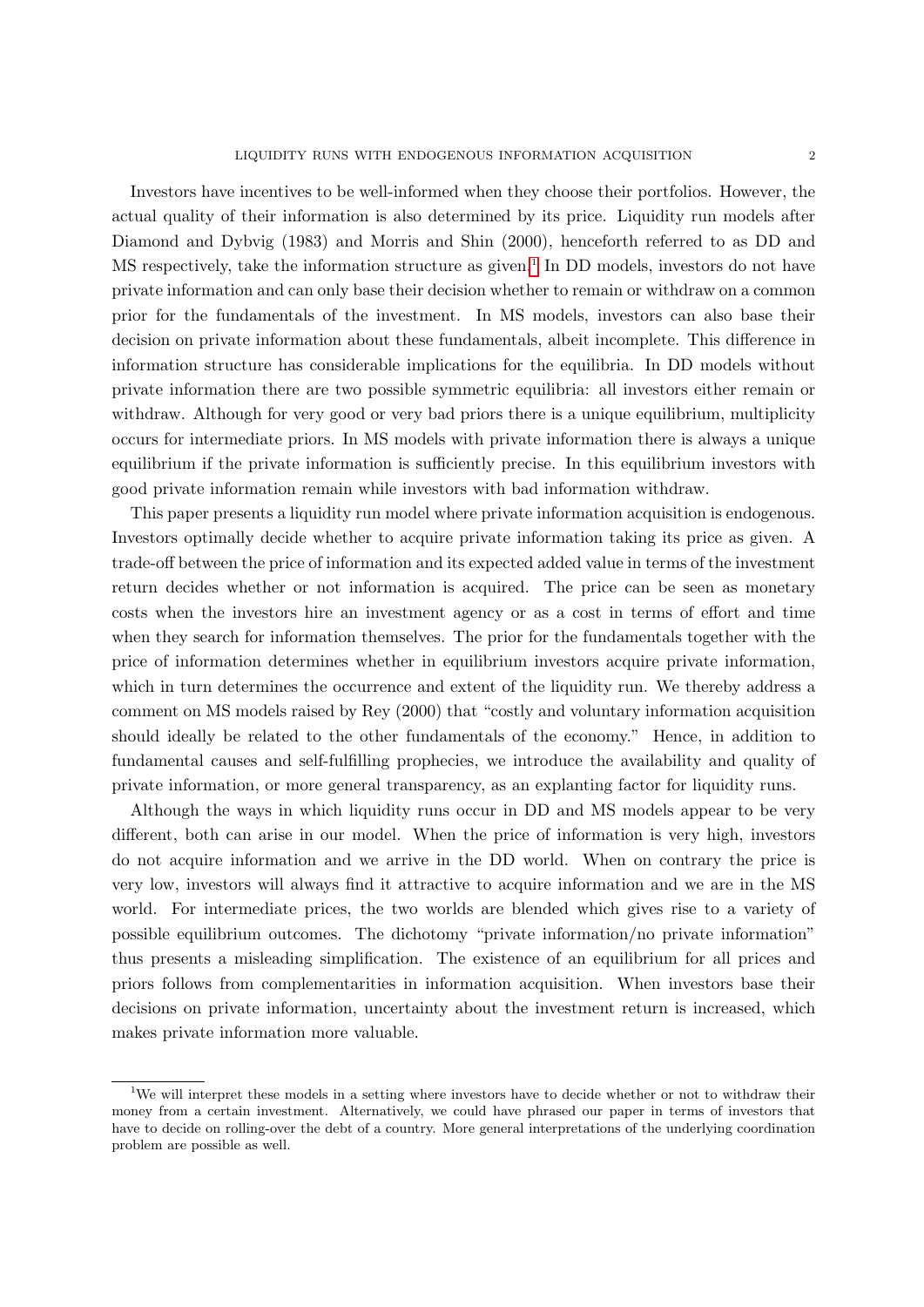Interestingly, even when the prior for the fundamentals is in the intermediate range for which multiplicity occurs in DD models, there can be a unique equilibrium in our model. Morris and Shin (2000) introduced private information to construct a hybrid equilibrium in which some investors remain and others withdraw to eliminate this DD multiplicity. This paper provides a two dimensional equilibrium partitioning of priors and prices in which each of the three equilibria can be unique for intermediate priors.

The main consequence of endogenous information acquisition is that the equilibria of the models with a fixed information structure are not necessarily equilibria in our model. The endogenous information acquisition eliminates a DD equilibrium in which the value of information is higher than its price. The MS equilibrium instead is eliminated if the value of information is lower than its price. For intermediate prices, the equilibrium where all investors remain without information is eliminated when the fundamentals are expected to be intermediate but on the bad side. The reason for this is that although the expected return is positive, there is a substantial probability that the realization of the fundamentals is such that the return is negative. This implies that information about the fundamentals is higher than its price. Likewise, when the fundamentals are expected to be intermediate but on the good side, the equilibrium where all investors withdraw without information is eliminated. The equilibrium where investors acquire information only exists when there is a high uncertainty about the sign of the return. This is the case for intermediate priors. This shows that for example in case of intermediate prices and intermediate but relatively bad priors for the fundamentals, there is a unique equilibrium in which all investors withdraw without information. Hence, the multiplicity that occurs for intermediate priors in DD models does not necessarily occur in our model. Even for these priors, an equilibrium without private information can be unique. Note that the multiplicity is not eliminated by imposing private information. The multiplicity can be eliminated by the private information that investors can have.

The equilibrium analysis shows that an increase in the precision of the private information or a decrease in its price have a similar effect on the information acquisition. Second, it shows that if bad fundamentals are likely, cheap information with a high precision (defining features of transparency) favors information acquisition and thereby helps to deter a liquidity run. When good fundamentals are likely, information acquisition is also favored but this leads to more withdrawing investors. Third, a high volatility favors information acquisition since the high uncertainty makes private information valuable. The effect on the run depends on whether the prior for the fundamentals is good or bad.

In Section [1](#page-6-0) we discuss the basic model where the precision of the information is fixed and investors only have to decide whether or not to acquire information. A detailed analysis of the value of information and the equilibria is given in Section [2.](#page-10-0) In Section [3](#page-16-0) we then discuss an extension of the model where investors can choose the precision of their information. The price of information is increasing in its precision which ensures that there is still a trade-off between the cost of a better precision and the added value. The results of the extended model and the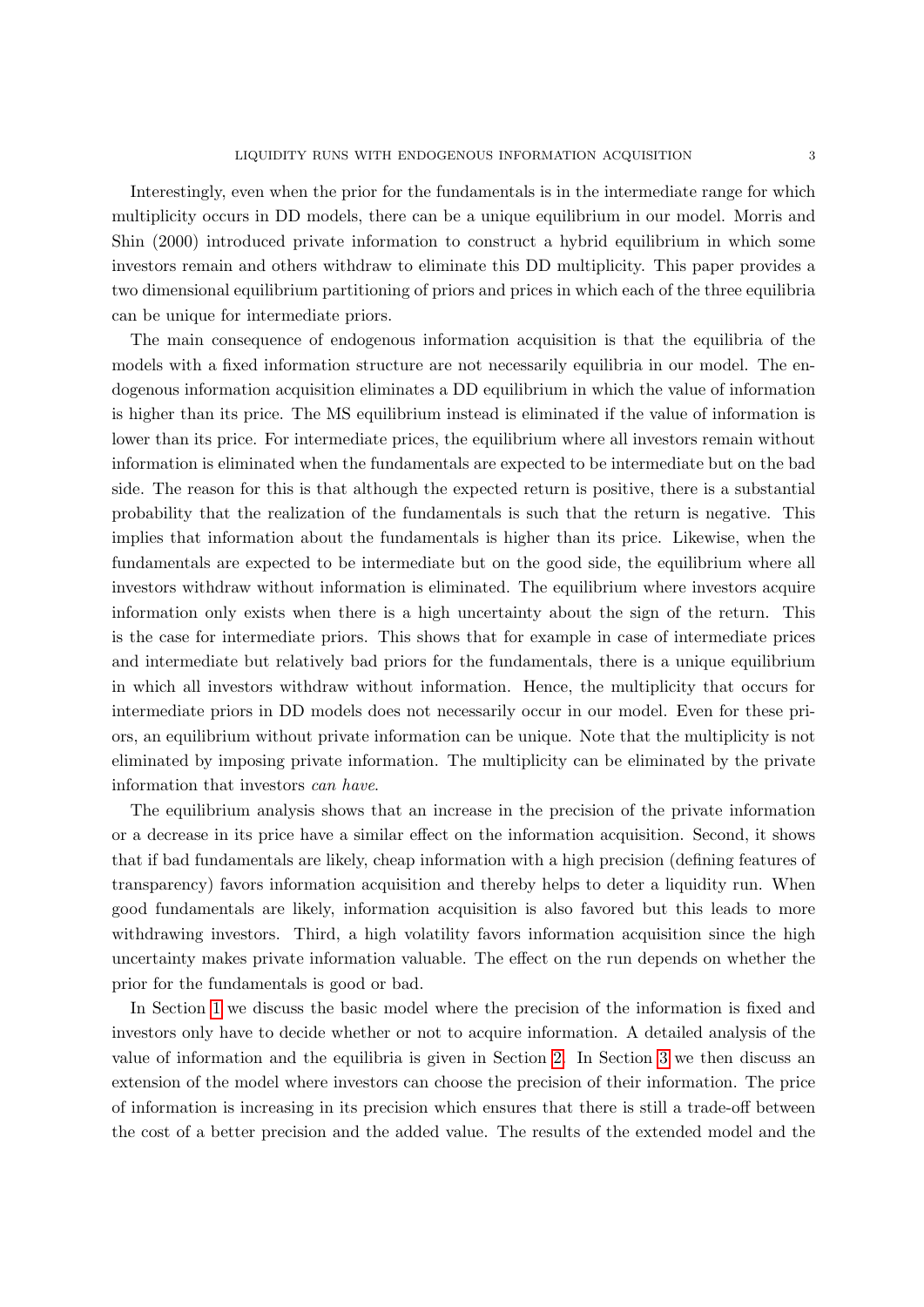basic model are similar, if not strengthened. Section [4](#page-20-0) discuss related literature and Section [5](#page-21-0) concludes. The analysis of non-symmetric equilibria is deferred to Appendix A and proofs to Appendix B.

#### 1. Model

<span id="page-6-0"></span>There is a continuum of identical investors with total measure equal to 1. The utility function of the investors is simply a linear function of their money holdings. In period 0, all investors have put one unit in the same investment project. In period 1, investors receive new common information about the investment return that replaces any previous information and that causes investors to reconsider their investment. In this period they then simultaneously decide whether to remain invested or to withdraw the money. Investors who withdraw will be fully refunded. They can then use the money for a risk-free investment alternative with a normalized (net) return of 0 in the next period. Investors who remain invested until period 2 receive a (net) return of  $\theta - \ell$ , where  $\theta$  is a random variable summarizing the fundamentals of the investment project and  $\ell \in [0, 1]$  is the fraction of investors who withdrew in period 1.<sup>[2](#page-6-1)</sup> The idea is that if investors withdraw, the project has to be downsized, which negatively affects the return of the remaining investors. Hence, the return function combines the fundamentals and the cost of premature liquidation. We assume that the fundamental  $\theta$  is normally distributed with ex ante expectation  $\hat{\theta} \in \mathbb{R}$  and precision  $\alpha > 0$ . These parameters are provided to the public only at the beginning of period 1.[3](#page-6-2)

Before making the investment decision in period 1, but after learning  $\hat{\theta}$  and  $\alpha$ , investors can acquire private noisy information about the realization  $\theta$  of the fundamental. This information helps to discriminate between good and bad realizations of the fundamental. Hence, by conditioning the investment decision on the information, an investor can remain invested if the fundamental is likely to be good, while she can leave otherwise. Since in expectation this will increase her return, the information is valuable.

Investors decide simultaneously whether or not to acquire noisy information. Since we want to analyze the effect of the price of the information, we let this price be exogenously determined. The price can be seen as a purely monetary cost of the information, but it may also reflect the efforts needed to collect the information. By focusing on noisy information instead of complete information, we want to capture the idea that different investors combine information from various noisy sources which leads to different private information. When investor  $i$  acquires information, she receives a realization of  $x_i = \theta + \varepsilon_i$ . The noise  $\varepsilon_i$  is independent across investors and distributed according to a normal distribution with zero mean and precision  $\beta > 0$ . In this section we assume that  $\beta$  is fixed, identical for all investors and public knowledge. In Section [3](#page-16-0) we discuss the model where investors can acquire information with any precision. We assume

<span id="page-6-2"></span><span id="page-6-1"></span><sup>&</sup>lt;sup>2</sup>For the sake of clarity we do not truncate the return in case  $\theta - \ell < -1$ . This is not essential for the results.

<sup>3</sup>An alternative interpretation is that the fundamental has an improper uniform distribution over the real line. For a realization  $\theta$  and normally distributed noise  $\varepsilon$  with zero mean and precision  $\alpha$ ,  $\hat{\theta} = \theta + \varepsilon$  then represents imperfect public information about the *realization*  $\theta$ .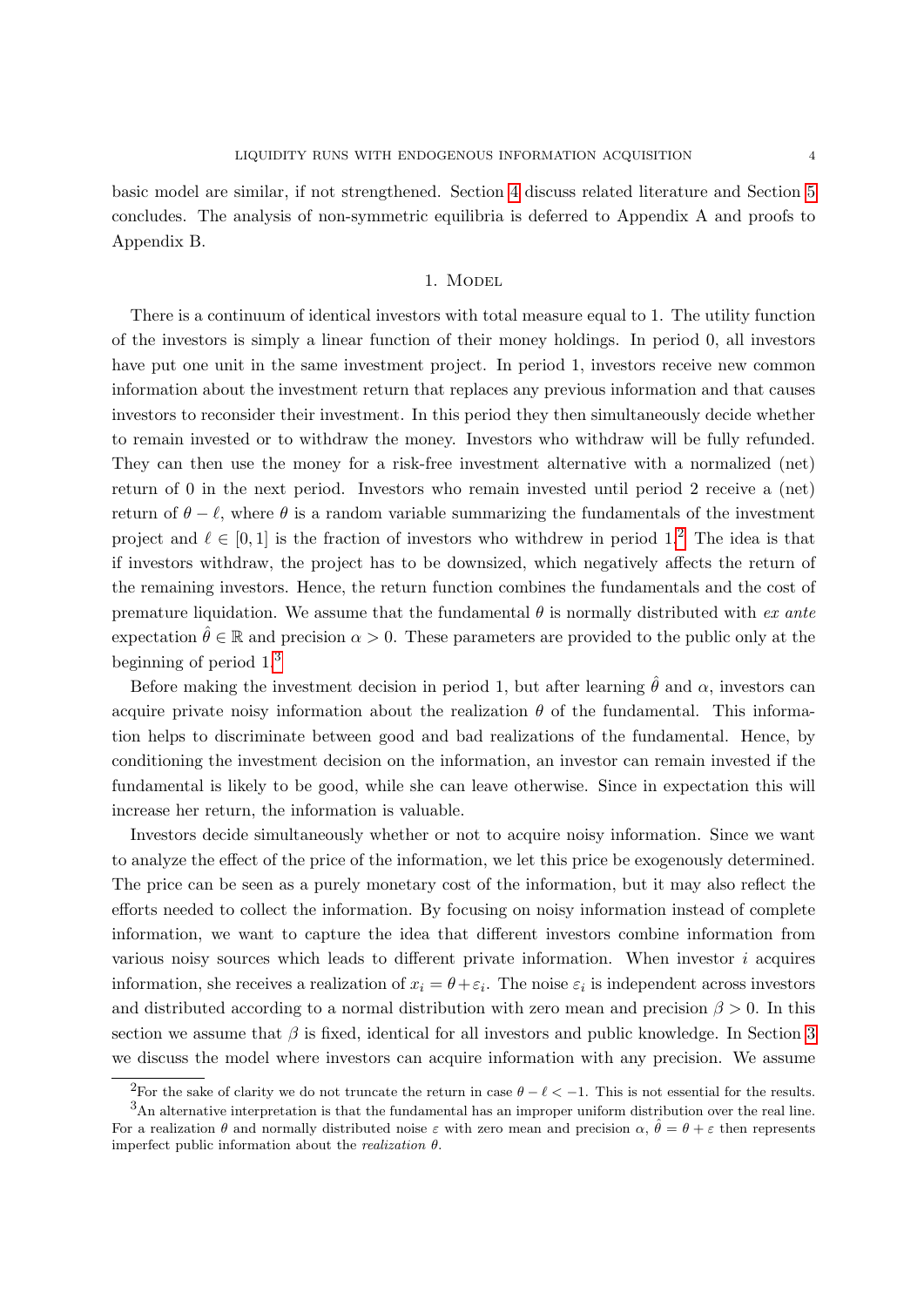that an investor does not know the information decisions of other investors when she makes her investment decision.[4](#page-7-0)

Throughout the paper we will focus on symmetric equilibria, but in Appendix A we will discuss non-symmetric equilibria. For explanatory convenience we use the following rule when there is a mass zero of indifferent investors: an investor invests if she is indifferent between remaining and withdrawing and she acquires information if she is indifferent between acquiring and not acquiring. This is not essential for the results.

In case all investors decide not to acquire information, they have no means of coordination and we are in the Diamond-Dybvig world. Denote the two symmetric strategy profiles "noinformation/all-remain" and "no-information/all-withdraw" by  $R$  and  $W$  respectively. Whether these profiles are equilibria depends on the value and the price of information.

In case all investors acquire information, we are in the Morris-Shin world. Whether an investor remains or withdraws depends on her private information. The related equilibrium candidate is characterized by a common switching point  $x^*$  such that investor i withdraws if and only if  $x_i < x^*$ , so if her information is worse than the switching point  $x^{*,5}$  $x^{*,5}$  $x^{*,5}$ . An investor who receives the switching point as private information expects that the return of remaining invested is 0, so  $\mathbb{E}[\theta - \ell |x^*] = 0.$  For  $\gamma_{MS} = \frac{\alpha^2}{\beta}$ β  $\alpha + \beta$  $\frac{\alpha+\beta}{\alpha+2\beta}$ , it is shown in Morris and Shin (2000) that there is a unique switching point if  $\gamma_{MS} < 2\pi$ . Denote an equilibrium candidate "information/switching-point- $x^*$ " by  $I$ .

In this section we derive detailed expressions for the maximum price investors are willing to pay for information. In the next section we will use these maximum prices to relate the equilibria with the ex ante expectation of the fundamental. We first introduce some notation and analyze the information structure in more detail. For given private information and candidate equilibrium, let the function  $v : \emptyset \cup \mathbb{R} \times \{I, R, W\} \to \mathbb{R}$  denote the expected value of the investment opportunity for an investor who reacts optimally to the strategies of the other investors. We thus loosely interpret the profiles  $I$ ,  $R$  and  $W$  as prescribing the strategies of all investors but one. For  $Q \in \{I, R, W\}$  the function v is then defined as

$$
v(\emptyset, Q) = \max\{0, \mathbb{E}[\theta - \ell|Q]\},\tag{1}
$$

$$
v(x_i, Q) = \max\{0, \mathbb{E}[\theta - \ell | x_i, Q]\}.
$$
\n
$$
(2)
$$

Note that v is bounded, since  $\mathbb{E}[|X|]$  is bounded when X has a normal distribution. We will denote information of which the value is not yet known with a capital letter, so the random variable  $X_i$  denotes the yet unknown information of investor i. Since she does not know the realization of the fundamental, for her the information  $X_i$  has a normal distribution with mean  $\hat{\theta}$  and precision  $\frac{1}{1/\alpha+1/\beta} = \frac{\alpha\beta}{\alpha+\beta}$  $\frac{\alpha\beta}{\alpha+\beta}$ . Conversely, Bayesian updating shows that the density of  $\theta$ 

<span id="page-7-0"></span><sup>&</sup>lt;sup>4</sup>Assuming that these information decisions are known would not change the equilibrium analysis of Section [2.](#page-10-0) It would, however, introduce new non-symmetric equilibria.

<span id="page-7-1"></span><sup>&</sup>lt;sup>5</sup>The model is thus a global game, see Carlsson and van Damme (1993) and Morris and Shin (2002).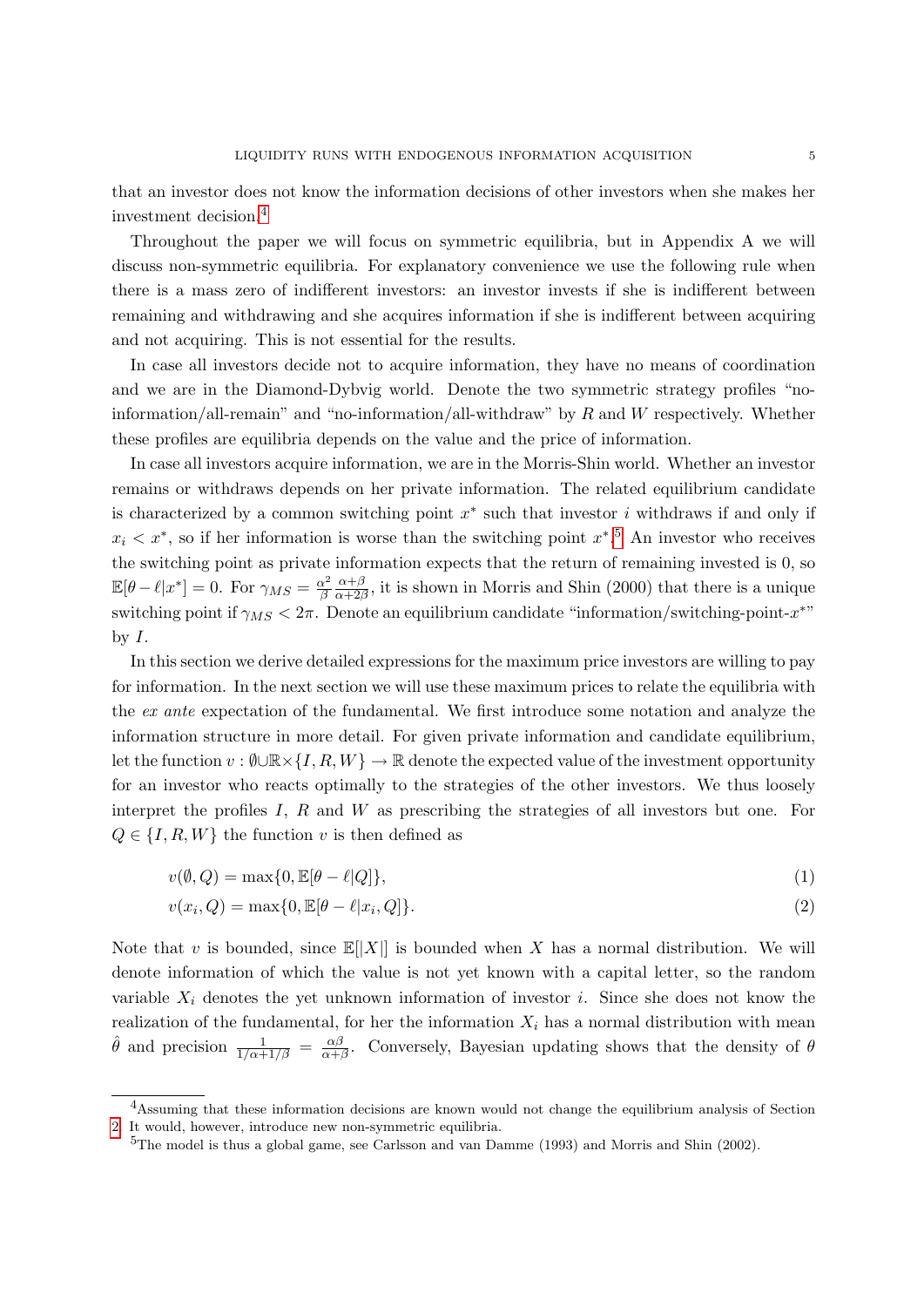conditional on the information  $x_i$  is proportional to

$$
e^{-\frac{1}{2}\alpha(\theta-\hat{\theta})^2}e^{-\frac{1}{2}\beta(x_i-\theta)^2} \propto e^{-\frac{1}{2}(\alpha+\beta)(\theta-\frac{\alpha\hat{\theta}+\beta x_i}{\alpha+\beta})^2}.
$$
\n(3)

So,  $\theta | x_i$ , the fundamental conditional on information  $x_i$ , has a normal distribution with mean  $\frac{\alpha \hat{\theta} + \beta x_i}{\alpha + \beta}$  and precision  $\alpha + \beta$ .

Now consider the two Diamond-Dybvig candidate equilibria. The return in the  $R$  profile where all investors remain equals the extension of the fundamental  $\hat{\theta}$ . In the original model investors do not have the possibility of acquiring information. The R profile is then an equilibrium if remaining gives a (weakly) higher return than withdrawing, so if and only if  $\hat{\theta} \geq 0$ . Likewise, the W profile where all investors withdraw is an equilibrium only for  $\hat{\theta} \leq 1$ since the expected return equals  $\hat{\theta}$  −1. Note especially that when the *ex ante* expectation of the fundamental is in the interval [0, 1] both profiles are equilibria. In our model, investors do have the possibility to acquire information. Since this might be a profitable deviation, equilibria in the original model are not necessarily equilibria in our model. In order to determine whether a profile is an equilibrium, we need to confront the value of information with its price.

We first analyze the  $R$  profile where all investors remain. We can restrict the analysis to non-negative ex ante expectations of the fundamental,  $\hat{\theta} \geq 0$ , since the discussion of the original model showed that this is a necessary condition for the profile to be an equilibrium. Because it is necessarily (weakly) optimal for an investor without information to remain, this directly implies  $v(\emptyset, R) = \hat{\theta}$ . Suppose investor *i* deviates by acquiring private information and that she receives information  $x_i$ . She will invest if and only if  $\frac{\alpha \hat{\theta} + \beta x_i}{\alpha + \beta} \ge 0$ , so if  $x_i \ge -\frac{\alpha}{\beta} \hat{\theta}$ . The expected value of the investment opportunity when the value of the information is still unknown thus equals

<span id="page-8-0"></span>
$$
\mathbb{E}[v(X_i, R)] = \mathbb{E}\left[\theta \left| X_i \ge -\frac{\alpha}{\beta} \hat{\theta} \right] \mathbb{P}\left[X_i \ge -\frac{\alpha}{\beta} \hat{\theta}\right] \right]
$$
\n
$$
= \int_{-\frac{\alpha}{\beta} \hat{\theta}}^{\infty} \frac{\alpha \hat{\theta} + \beta x_i}{\alpha + \beta} \frac{\sqrt{\frac{\alpha \beta}{\alpha + \beta}}}{\sqrt{2\pi}} e^{-\frac{1}{2} \frac{\alpha \beta}{\alpha + \beta} (x_i - \hat{\theta})^2} dx_i
$$
\n
$$
= \hat{\theta} \Phi \left(\sqrt{\frac{\alpha + \beta}{\beta/\alpha}} \hat{\theta}\right) + \frac{\sqrt{\frac{\beta}{\alpha + \beta}}}{\sqrt{2\pi}} e^{-\frac{1}{2} \frac{\alpha + \beta}{\beta/\alpha}} \hat{\theta}^2,
$$
\n(4)

where  $\Phi$  denotes the normal cumulative density function. The maximum price investor i is willing to pay for information in the  $R$  profile is the difference between the value of the investment opportunity with and without information. The value of information as function of the  $ex$  ante expectation of the fundamental is thus given by  $p^R(\hat{\theta}) = \mathbb{E}[v(X_i, R)] - \hat{\theta}$ .

Similarly, consider the W profile where all investors withdraw. We can restrict the analysis to  $\hat{\theta} \leq 1$ , which necessarily implies  $v(\emptyset, W) = 0$ . Suppose that investor *i* has acquired information  $x_i$ . The negative externality of the withdrawing investors makes her invest if and only if  $\frac{\alpha \hat{\theta} + \beta x_i}{\alpha + \beta} \ge$ 1, so if  $x_i \geq \frac{\alpha+\beta}{\beta} - \frac{\alpha}{\beta}$  $\frac{\alpha}{\beta}\hat{\theta}$ . We then find for the expected value of the investment opportunity given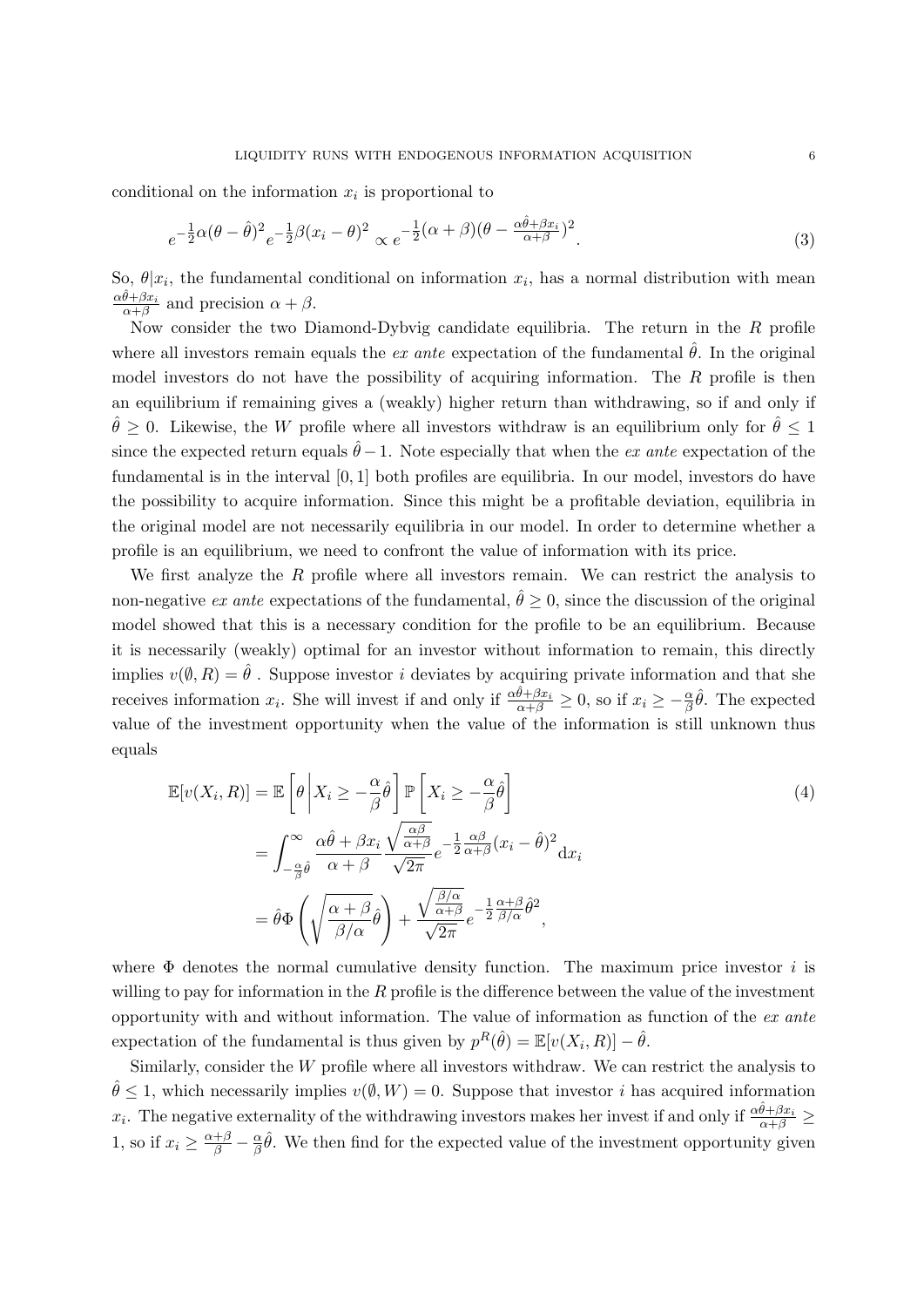unknown information

<span id="page-9-1"></span>
$$
\mathbb{E}[v(X_i, W)] = \mathbb{E}\left[\theta - 1 \middle| X_i \ge \frac{\alpha + \beta}{\beta} - \frac{\alpha}{\beta} \hat{\theta} \right] \mathbb{P}\left[X_i \ge \frac{\alpha + \beta}{\beta} - \frac{\alpha}{\beta} \hat{\theta}\right]
$$
  
=  $(\hat{\theta} - 1)\Phi\left(\sqrt{\frac{\alpha + \beta}{\beta/\alpha}}(\hat{\theta} - 1)\right) + \frac{\sqrt{\frac{\beta/\alpha}{\alpha + \beta}}}{\sqrt{2\pi}}e^{-\frac{1}{2}\frac{\alpha + \beta}{\beta/\alpha}}(\hat{\theta} - 1)^2.$  (5)

Define  $p^W(\hat{\theta}) = \mathbb{E}[v(X_i, W)]$ , so that  $p^W(\hat{\theta})$  is the value of information, or equivalently, the maximum price an investor is willing to pay for information in the W profile.

We continue by considering the Morris-Shin type  $I$  profile where all investors acquire information and take the investment decision according to a switching point strategy. In contrast with the R and W profiles, the value of information in the I profile is not only coming from the ability of discriminating between good and bad realizations of the fundamental. In the I profile investors base their decision whether to run or not on their information. Hence, private information allows to better predict the private information of other investors and is thus also useful for predicting the fraction of withdrawing investors.

We assume that  $\gamma_{MS} < 2\pi$  so that there exists a unique switching point  $x^*$ . When investor i has no information,  $v(\emptyset, I) = \max\{0, \mathbb{E}[\theta - \ell|I]\}\.$  Her expectation of the fundamental is  $\hat{\theta}$ . We can apply the law of large numbers (see Judd (1985)) to show that the fraction of withdrawing investors is equal to the probability that investor  $j$  receives information that is worse than the switching point, so

<span id="page-9-2"></span>
$$
\mathbb{E}[\ell|I] = \mathbb{P}[X_j < x^*] = \Phi\left(\sqrt{\frac{\alpha \beta}{\alpha + \beta}}(x^* - \hat{\theta})\right). \tag{6}
$$

Now suppose that investor  $i$  decides to acquire information. We first compute the expected value of the investment opportunity conditional on information  $x_i$ . We have already seen that  $\theta | x_i$  has a normal distribution with mean  $\frac{\alpha \hat{\theta} + \beta x_i}{\alpha + \beta}$  and precision  $\alpha + \beta$ . Since  $X_j | x_i = (\theta + \varepsilon_j) | x_i =$  $\theta |x_i + \varepsilon_j$ , we know that  $X_j |x_i$  has a normal distribution with the same mean but with precision  $\frac{1}{1/(\alpha+\beta)+1/\beta} = \frac{\beta(\alpha+\beta)}{\alpha+2\beta}$  $\frac{\partial(\alpha+\beta)}{\partial(\alpha+2\beta)}$ . The fraction of withdrawing investors in the I equilibrium conditional on  $x_i$  is then given by

<span id="page-9-0"></span>
$$
\mathbb{E}[\ell|x_i, I] = \mathbb{P}[X_j < x^*|x_i] = \Phi\left(\sqrt{\frac{\beta(\alpha+\beta)}{\alpha+2\beta}} \left(x^* - \frac{\alpha\hat{\theta} + \beta x_i}{\alpha+\beta}\right)\right). \tag{7}
$$

We now have a detailed expression for  $v(x_i, I) = \max\{0, \mathbb{E}[\theta - \ell | x_i, I]\}.$  It is straightforward to show that this value is increasing in  $x_i$ . Intuitively, when investor i receives better information she expects a better realization of the fundamental and a smaller fraction of withdrawing investors. The definition of the switching point gives that  $\mathbb{E}[\theta - \ell | x^*, I] = 0$ . Hence, investors only remain if their information is weakly better than  $x^*$ . The expected value of the investment opportunity when an investor has still unknown information thus equals

$$
\mathbb{E}[v(X_i, I)] = \mathbb{E}[\theta - \ell | X_i \ge x^*, I] \mathbb{P}[X_i \ge x^*].
$$
\n(8)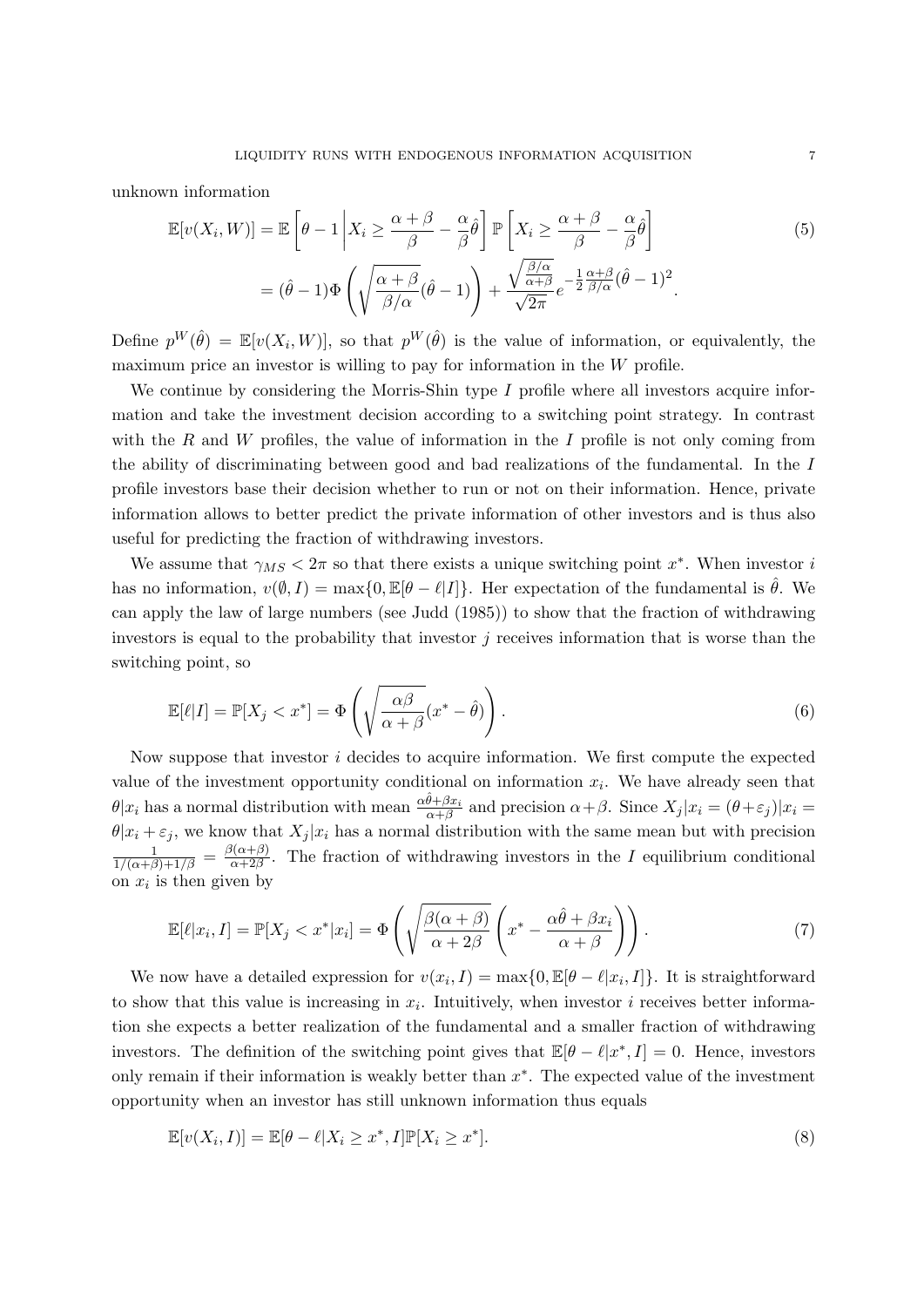The expected contribution of the fundamental to the value of the investment opportunity given the unknown information is

$$
\mathbb{E}[\theta|X_i \ge x^*, I]\mathbb{P}[X_i \ge x^*] = \int_{x^*}^{\infty} \frac{\alpha \hat{\theta} + \beta x_i}{\alpha + \beta} \frac{\sqrt{\frac{\alpha \beta}{\alpha + \beta}}}{\sqrt{2\pi}} e^{-\frac{1}{2} \frac{\alpha \beta}{\alpha + \beta} (x_i - \hat{\theta})^2} dx_i
$$
\n
$$
= \hat{\theta} \Phi \left( \sqrt{\frac{\alpha \beta}{\alpha + \beta}} \left( \hat{\theta} - x^* \right) \right) + \frac{\sqrt{\frac{\beta}{\alpha + \beta}}}{\sqrt{2\pi}} e^{-\frac{1}{2} \frac{\alpha \beta}{\alpha + \beta} (\hat{\theta} - x^*)^2}.
$$
\n(9)

Using Equation [\(7\)](#page-9-0), we find for the expected contribution of  $\ell$  to the value of the investment opportunity given the unknown information

$$
\mathbb{E}[\ell|X_i \ge x^*, I]\mathbb{P}[X_i \ge x^*] = \int_{x^*}^{\infty} \Phi\left(\sqrt{\frac{\beta(\alpha+\beta)}{\alpha+2\beta}} \left(x^* - \frac{\alpha\hat{\theta} + \beta x_i}{\alpha+\beta}\right)\right)
$$

$$
\dots \times \frac{\sqrt{\frac{\alpha\beta}{\alpha+\beta}}e^{-\frac{1}{2}\frac{\alpha\beta}{\alpha+\beta}} \left(x_i - \hat{\theta}\right)^2}{\sqrt{2\pi}}.
$$
(10)

Given these findings, the value of information in the I profile as function of the  $ex$  ante expectation of the fundamental is now given by  $p^I(\hat{\theta}) = \mathbb{E}[v(X_i, I)] - v(\emptyset, I)$ .

#### <span id="page-10-3"></span>2. Analysis

<span id="page-10-0"></span>When investors have to decide whether or not to acquire information, they compare the value of information with its price. The  $R$  profile where all investors remain without acquiring information is an equilibrium if the value of information is lower than its price. The same condition should hold for the W profile where all investors withdraw without acquiring information to be an equilibrium. However, the  $I$  profile where all investors acquire information, is an equilibrium if the value of information is higher than its price. We first state a proposition about the values of information as function of  $\hat{\theta}$  in the three profiles. The implications for the equilibrium follow directly from this proposition and are summarized in a corollary.

In Figure [1](#page-11-0) the value of information for all three profiles is shown as function of the  $ex$ ante expectation of the fundamental.<sup>[6](#page-10-1)</sup> The figure also indicates when the equilibria exist. The following proposition states that for all  $\alpha$  and  $\beta$  such that  $\gamma_{MS} < 2\pi$ , the values of information  $p^R(\hat{\theta}), p^W(\hat{\theta})$  and  $p^I(\hat{\theta})$  behave as depicted in Figure [1](#page-11-0) (the condition implies a unique switching point strategy so that the I profile is well defined).

<span id="page-10-2"></span>**Proposition 1.** Assume that  $\gamma_{MS} < 2\pi$ .

- (i) The values of information in the I, R and W profile,  $p^I$ ,  $p^R$  and  $p^W$  respectively, are positive.
- (ii) The value of information as function of the ex ante expectation of the fundamental  $\hat{\theta}$  in the I profile is strictly increasing for  $\hat{\theta} < \frac{1}{2}$  and strictly decreasing for  $\hat{\theta} > \frac{1}{2}$ , in the R profile it is strictly decreasing and in the W profile it is strictly increasing.

<span id="page-10-1"></span><sup>&</sup>lt;sup>6</sup>The vertical lines starting at  $(0, p^R(0))$  and  $(1, p^W(1))$  are included to indicate that for prices higher than  $p^{R}(0) = p^{W}(1)$  the R and W equilibrium cannot exist for  $\hat{\theta} < 0$  and  $\hat{\theta} > 1$  respectively.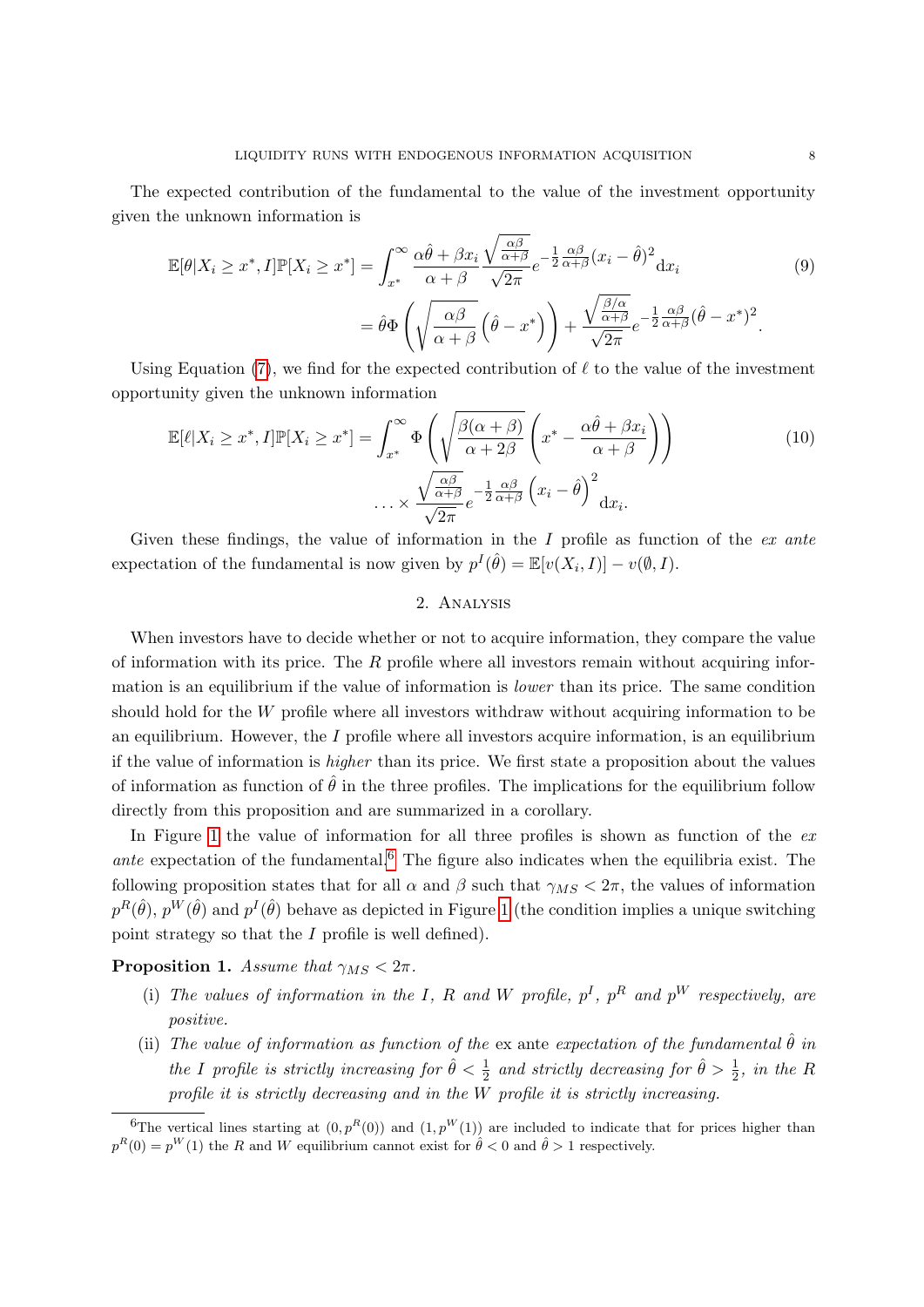

<span id="page-11-0"></span>FIGURE 1. The value of information as function of the ex ante expectation of the fundamental and the equilibrium regions.  $(\alpha = 1, \beta = 1)$ 

- (iii) There exists a threshold  $\bar{\theta} \in (0, \frac{1}{2})$  $\frac{1}{2}$ ) such that if  $\hat{\theta} \leq \bar{\theta}$  the value of information is highest in the R profile, if  $\hat{\theta} \in [\bar{\theta}, 1 - \bar{\theta}]$  it is highest in the I profile and if  $\hat{\theta} \geq 1 - \bar{\theta}$  it is highest in the W profile.
- (iv) For bad ex ante expectations of the fundamental,  $\hat{\theta} \leq \frac{1}{2}$  $\frac{1}{2}$ , the value of information is lowest in the W profile, while for good ex ante expectations of the fundamental,  $\hat{\theta} \geq \frac{1}{2}$  $\frac{1}{2}$ , it is lowest in the R profile.
- (v) The values of information in the R and W profiles are symmetric images around  $\hat{\theta} = \frac{1}{2}$ 2 in the sense that  $p^R(\frac{1}{2}+d) = p^W(\frac{1}{2}-d)$ ,  $d \geq -\frac{1}{2}$ . The value of information in the I profile is symmetric around  $\hat{\theta} = \frac{1}{2}$  $\frac{1}{2}$  in the sense that  $p^I(\frac{1}{2} + d) = p^I(\frac{1}{2} - d), d \ge 0.$

Statement (i) claims that information always has a positive value. This implies that there always exist strictly positive prices for which the value of information is higher than its price.

From statement (ii) it follows that when the *ex ante* expectation of the fundamental increases, the value of information in the  $R$  profile decreases. Intuitively this follows from the fact that when  $\hat{\theta}$  increases, the probability of making a loss in the R profile decreases, hence the price an investor is willing to pay for receiving information decreases. A symmetric argument gives that the foregone positive return in the W profile increases when  $\hat{\theta}$  increases and that the value of information thus also increases. Statement (ii) also shows that  $p<sup>I</sup>$  behaves similar to  $p<sup>W</sup>$  for  $\hat{\theta} < \frac{1}{2}$  and similar to  $p^R$  for  $\hat{\theta} > \frac{1}{2}$ . When  $\hat{\theta} < \frac{1}{2}$  an investor in the I profile would withdraw when she has no information (we prove this in Lemma [6](#page-25-0) in Appendix B). The foregone positive return increases when  $\hat{\theta}$  becomes larger, so the price that an investor is willing to pay for information increases. When  $\hat{\theta} > \frac{1}{2}$  an investor would remain when she has no information. The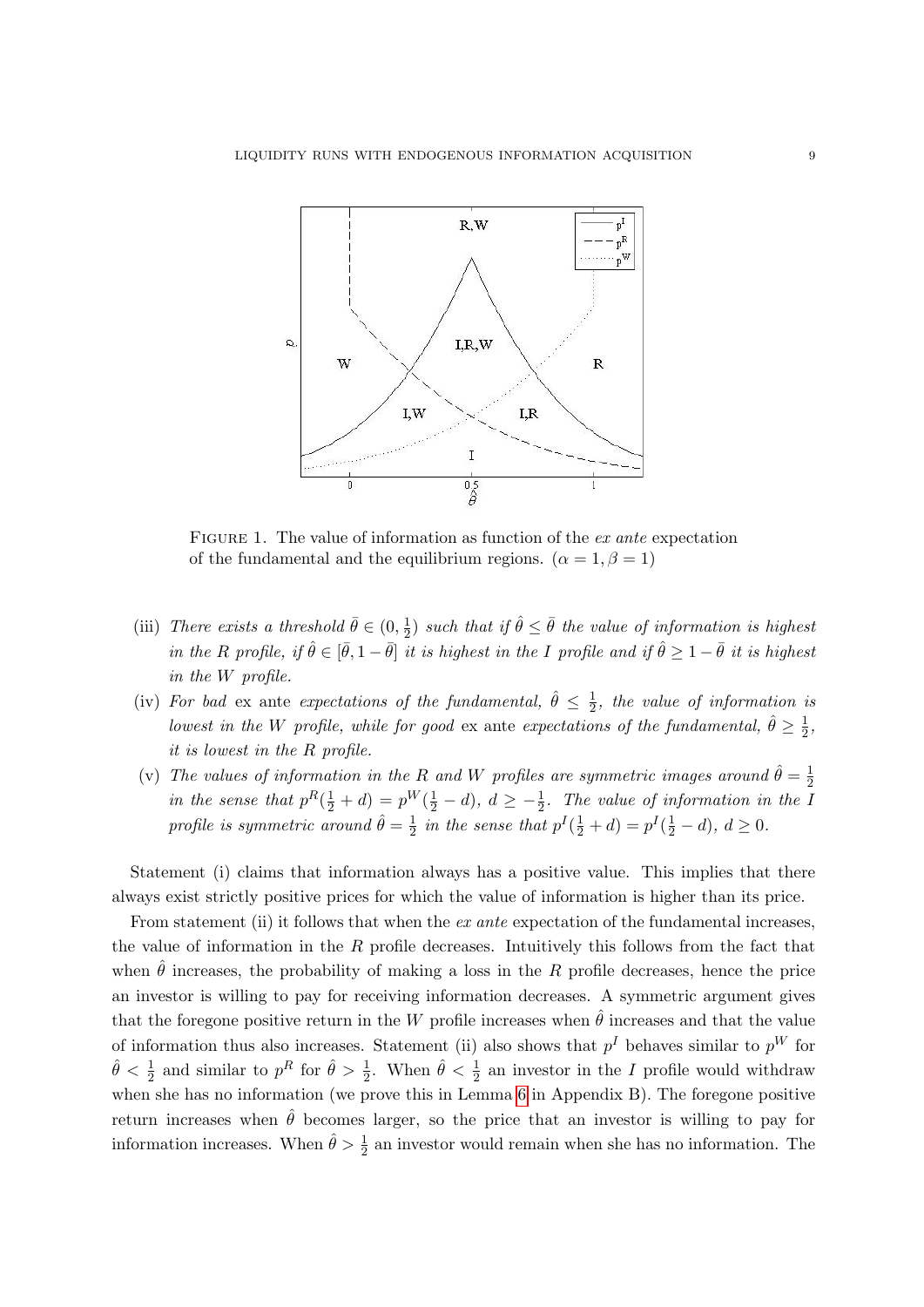expected return is increasing in  $\hat{\theta}$  and does so faster than the return in case she would have had information. Hence, the maximum price an investor is willing to pay for information decreases.

Statement (iii) implies that when  $\hat{\theta}$  is relatively low, information in the R profile is the most valuable. Intuitively, although the expected return is positive, it is not unlikely that the realized return will be negative. Investors want to be able to withdraw in these cases which makes the information valuable. Similarly, when the fundamental is likely to be good, the expected return of the investment in the W profile is negative but there are many realizations of the fundamental for which it is positive. Investors want to be able to distinguish these cases which gives information a high value. Finally, when  $\hat{\theta}$  is intermediate in the I profile, the expected fraction of withdrawing investors is also intermediate. Information has a high value since it enables investors to predict which of the two is largest.

From statement (iv) we know that the value of information in the  $I$  profile is never the lowest of the three. The intuition why for  $\hat{\theta} \leq \frac{1}{2}$  $\frac{1}{2}$  the value of information in the W profile is lower than in the  $I$  profile is straightforward. Since in the latter there is always a positive fraction of investors who remain, the expected return of remaining will always be higher than in the  $W$ profile.

Finally, statement (v) shows that the R and W profiles are not only symmetric in the sense that in the one all investors remain and in the other all investors withdraw, but that this symmetry goes further:  $p^R(\frac{1}{2} + d) = p^W(\frac{1}{2} - d)$ . The intuition is as follows. In the R profile an investor without information remains, while with information she can withdraw for very bad information. The value of information is thus minus the return in case of bad information. In the W profile the value of information is the return in case of good information. For fundamentals  $\frac{1}{2} - d$  and  $\frac{1}{2} + d$  these values are the same. Statement (v) also shows that  $p^I(\frac{1}{2} + d) = p^I(\frac{1}{2} - d)$ . Although somewhat more involved, the intuition is as before: for  $\hat{\theta} = \frac{1}{2} - d$  information allows investors to remain when positive returns are expected, while for  $\frac{1}{2} + d$  it allows investors to withdraw when negative returns are expected.

The R and W equilibrium only exist when the value of information is higher than its price. The I equilibrium instead only exists when the value is lower than the price. The existence of an equilibrium for all  $\hat{\theta}$  now follows from the fact that  $p^I(\hat{\theta}) > \min\{p^R(\hat{\theta}), p^W(\hat{\theta})\}$  (statement (iv) of Proposition [1\)](#page-10-2). The intuition for  $\hat{\theta} \leq \frac{1}{2}$  $\frac{1}{2}$  is as follows. In this case an investor without information should withdraw in the I equilibrium. The difference between  $p^{I}(\hat{\theta})$  and  $p^{W}(\hat{\theta})$  is thus only caused by different returns when information is acquired. In the  $I$  profile there are always some investors who remain. Conditional on the same private information, the expected return in the  $I$  profile is higher than in the  $W$  profile. An investor with private information is more willing to remain in the  $I$  profile than in the  $W$  profile (her switching point is lower). But this increases the return of other investors, who are in turn more willing to remain, etc. This implies that  $p^I(\hat{\theta}) > p^W(\hat{\theta})$ . A symmetric argument explains why  $p^I(\hat{\theta}) > p^R(\hat{\theta})$  when  $\hat{\theta} \ge \frac{1}{2}$  $rac{1}{2}$ . We conclude that the strategic complementarity in information acquisition ensures the existence of an equilibrium.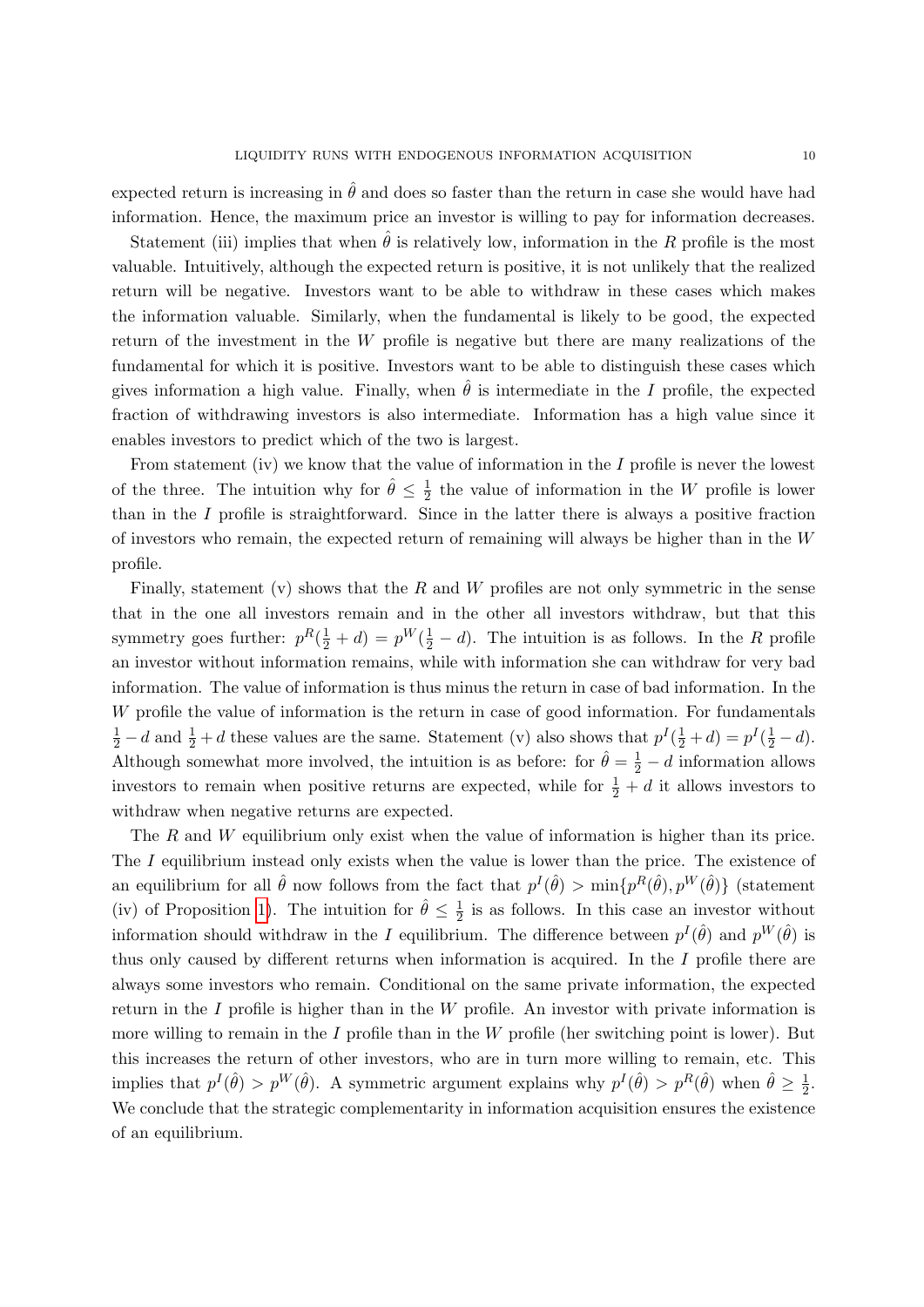Let  $p$  denote the price of information. The following corollary reconciles the Diamond-Dybvig and the Morris-Shin world in a formal way.

<span id="page-13-0"></span>Corollary 2. Assume  $\gamma_{MS} < 2\pi$ .

- (i) The I profile is the unique equilibrium if and only if  $p < \min\{p^R(\hat{\theta}), p^W(\hat{\theta})\}.$ The R and W profiles are the only equilibria candidates if and only if  $p > p<sup>I</sup>(\hat{\theta})$ .
- (ii) The R profile is the unique equilibrium if and only if both  $p > p<sup>I</sup>(\hat{\theta})$  and in addition  $\hat{\theta} \leq 1$  implies  $p < p^W(\hat{\theta})$ . The W profile is the unique equilibrium if and only if both  $p > p<sup>I</sup>(\hat{\theta})$  and in addition  $\hat{\theta} \geq 0$  implies  $p < p^R(\hat{\theta})$ .
- (iii) The sets  $\{(\hat{\theta}, p) \in [0, 1] \times (0, \infty) | Q$  is the unique equilibrium},  $Q \in \{I, R, W\}$ , are nonempty.

In Appendix A we prove that if the I, R or W profile is the unique equilibrium among symmetric profiles, it is also the unique equilibrium if we allow for non-symmetric profiles.

Statement (i) relates the Diamond-Dybvig and the Morris-Shin world. If the price of information is sufficiently high, investors do not acquire private information. We arrive in the Diamond-Dybvig world where only the  $R$  equilibrium and the  $W$  can exist. If the price is sufficiently low, we arrive in the Morris-Shin world where investors acquire information and the I profile is the unique equilibrium. From statement (i) of Proposition [1](#page-10-2) we know that  $p^R(\hat{\theta})$  and  $p^W(\hat{\theta})$  are strictly positive for every  $\hat{\theta}$ . This implies that for every  $\hat{\theta}$  there are positive prices for which the  $I$  equilibrium is unique. Hence, although there are finite prices that guarantee that we are in the Diamond-Dybvig world regardless of the extension of the fundamental, in fact any price higher than  $p^I(\frac{1}{2})$  $\frac{1}{2}$ ) achieves this, we are only for sure in the Morris-Shin world when  $p = 0$ , so when the private information is for free.

From statement (ii) it follows that our model is doing more than embedding the two models. While in the original Diamond-Dybvig the R equilibrium exists for  $\hat{\theta} \ge 0$  and the W equilibrium for  $\hat{\theta} \leq 1$ , in our model there are different conditions. This reflects that the possibility of acquiring information reduces the equilibrium regions.

Statement (iii) emphasizes the implications of statements (i) and (ii) for intermediate  $ex$  ante expectations of the fundamentals. For  $\hat{\theta} \in [0,1]$  the R and W profiles are both equilibria if private information is not available. In our model, however, the  $I$  profile is the unique equilibrium for sufficiently low (but still positive) prices. Also, statements (iii) and (iv) of Proposition [1](#page-10-2) show that there exists a threshold  $\bar{\theta} \in (0, \frac{1}{2})$  $(\frac{1}{2})$  such that when  $\hat{\theta} \in (1 - \hat{\theta}, 1]$  we have  $p^W(\hat{\theta}) > p^I(\hat{\theta}) > p^R(\hat{\theta})$ . Hence, for  $\hat{\theta} \in (1 - \bar{\theta}, 1]$  and  $p \in (p^I(\hat{\theta}), p^W(\hat{\theta}))$  the R equilibrium is unique. Similarly, the W equilibrium is unique for  $\hat{\theta} \in [0,\bar{\theta})$  and  $p \in (p^{I}(\hat{\theta}), p^{R}(\hat{\theta}))$ . Compared to the model without private information the W equilibrium is eliminated for  $\hat{\theta}$  close to 1, while the R equilibrium is eliminated when  $\hat{\theta}$  is close to 0. It is the intuitively more likely equilibrium that survives: R when the ex ante expectation of the fundamental is good,  $W$  when it is bad.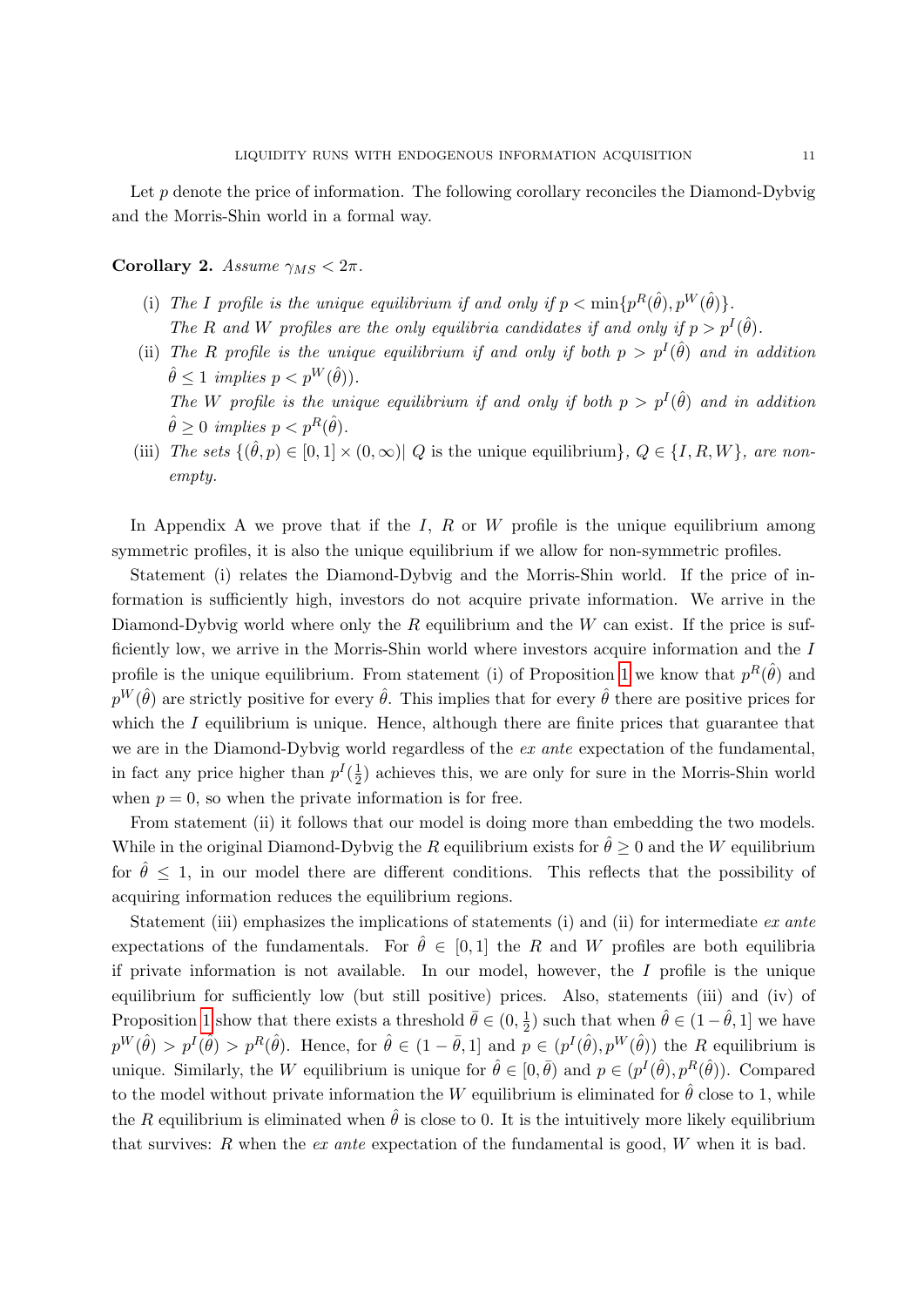It is interesting to look more carefully at the two ways the multiplicity of the original Diamond-Dybvig model with  $\hat{\theta} \in [0, 1]$  disappears for some combinations of  $\hat{\theta}$  and p. First, for low prices of information investors have private information, which replaces the multiple equilibria with a unique hybrid switching point equilibrium. Ruling out multiplicity was in fact the very reason that private information was introduced in Morris and Shin (2000). Second, for low but not very low prices and  $\hat{\theta}$  close to 0 or 1, the original multiplicity disappears since investors can have private information. It is the sheer possibility of being able to acquire information that eliminates one of the equilibria.

For intermediate prices the Diamond-Dybvig and Morris-Shin worlds are blended. For example, when  $\hat{\theta} \leq \frac{1}{2}$  $\frac{1}{2}$  both the I and the W equilibrium occur when the price is between  $p^W(\hat{\theta})$ and  $p^I(\hat{\theta})$ . For  $\hat{\theta}$  close to  $\frac{1}{2}$  even the R equilibrium joins and the multiplicity icnreases. Hence, sunspots are not ruled out when the price is not convincingly low or high. But the jump is not necessarily extreme in the sense that all investors suddenly change behavior. The hybrid  $I$ equilibrium where some investors remain and others withdraw can smooth a jump.

Our model presents a partitioning of the ex ante expectation of the fundamental in two dimensions. Liquidity run models without private information typically have a one dimensional partitioning where a run occurs when  $\hat{\theta}$  is bad, no run occurs when  $\hat{\theta}$  is good, and both a run or no run can occur for intermediate  $\hat{\theta}$ . Liquidity run models with private information typically have the trivial partitioning of a unique hybrid equilibrium where a fraction of the investors withdraws for all  $\hat{\theta}$ . The extent of the run is then decreasing in  $\hat{\theta}$ . In our model these one-dimensional partitionings arise for high prices  $(p > p<sup>I</sup>(\frac{1}{2}))$  $(\frac{1}{2})$  or for free private information  $(p = 0)$ . In general, the partitioning of  $\hat{\theta}$  depends on the price of information and concerns three different equilibria. The ex ante expectation of the fundamental and the price together determine whether or not a run occurs and its extent.

In the original Diamond-Dybvig model with  $\hat{\theta} \in [0, 1]$ , not only the *ex ante* expectation of the fundamental, but also its precision does not play a role in the equilibrium selection. However, the availability of private information makes that besides  $\beta$  also  $\alpha$  has an effect on the maximum prices. Since a high transparency is associated with a high precision of private information available for a low price, we can expect that an increase in  $\beta$  has the same effect as a decrease in the price of information, which suggests that the value of information increases. When  $\alpha$ decreases, the relative importance of the private information increases, so intuitively we expect results similar to an increase in  $\beta$ . The following proposition makes this precise.

<span id="page-14-0"></span>**Proposition 3.** Assume  $\gamma_{MS} < 2\pi$ . The value of information in the R, W and I profiles is decreasing in  $\alpha$  and increasing in  $\beta$ .

When the precision of the fundamental decreases or the precision of private information increases, an investor with information is better able to distinguish the cases where the return will be positive from the cases where it will be negative. This ensures that in the  $R$  and the W profiles she will receive a higher return and that the value of information increases. In the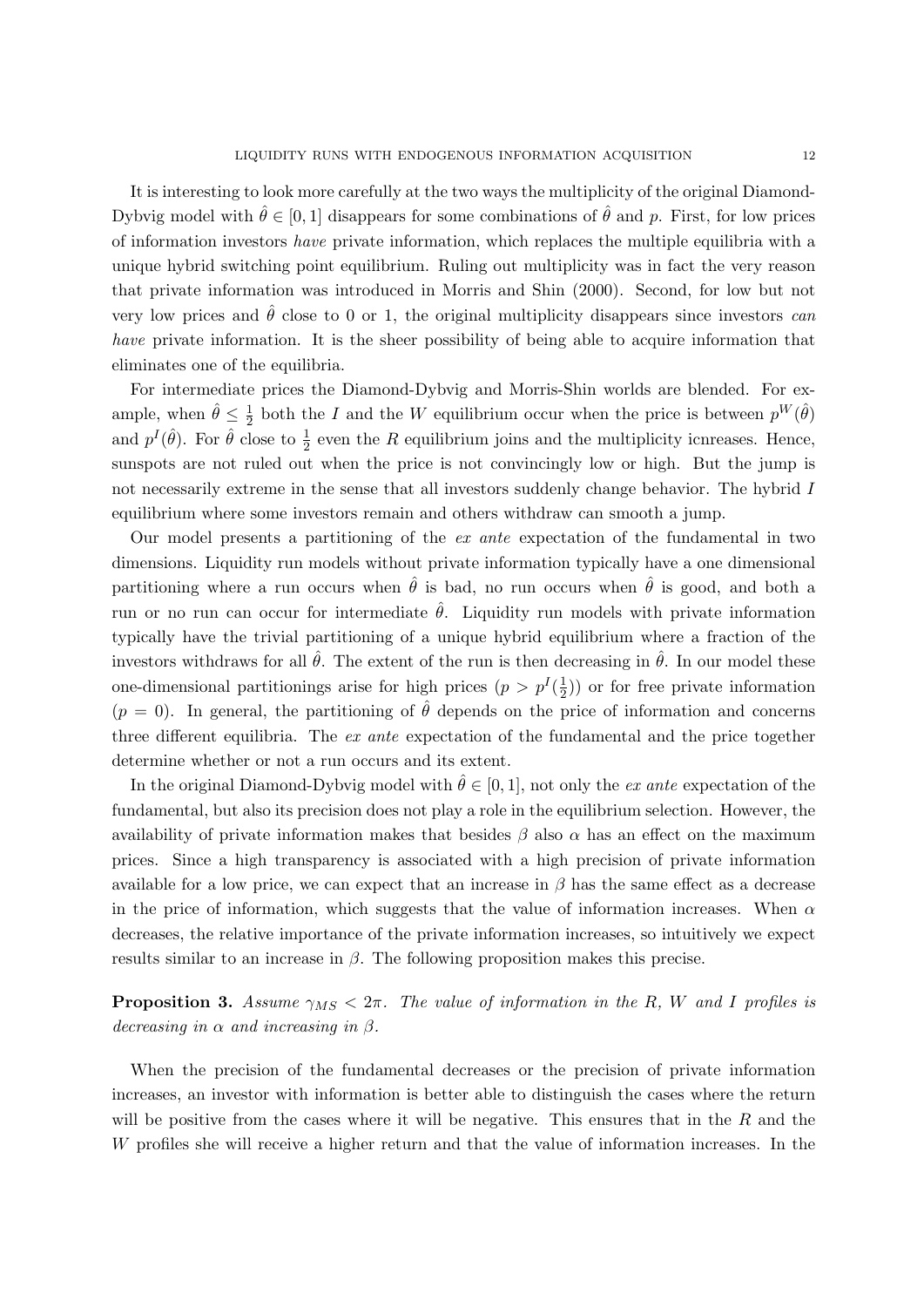I profile an increase in the precision of private information or a decrease in the precision of the fundamental has the same effect. For ex ante bad fundamentals  $(\hat{\theta} < \frac{1}{2})$  the intuition is straightforward: better information is positive since it allows investors to better distinguish good ex post fundamentals which makes investors more willing to invest. The expected return when acquiring information thus increases while without information the investor will still withdraw. This shows that the value of information increases. For ex ante good fundamentals  $(\hat{\theta} > \frac{1}{2})$ the intuition is not so clear: investors can also better distinguish the cases of good and bad realizations of the fundamentals. Since without private information it is optimal to remain, investors are now more inclined to withdraw. This reduces the expected return when acquiring information, but it also reduces the expected return when not acquiring information. Since the value of information is symmetric in  $\hat{\theta} = \frac{1}{2}$  $\frac{1}{2}$ , we know that the second effect is stronger.

Combining Proposition [3](#page-14-0) and Corollary [2](#page-13-0) gives insight in how the equilibria depend on the precisions of the private information and the fundamental. When the investment project is likely to have a bad fundamental,  $\hat{\theta} < \frac{1}{2}$ , relatively cheap information with a high precision, so a high transparency, will help to attract investors. The reason is simple. Information with a high precision has a high value. When its price is low, investors are inclined to acquire information. We expect the  $I$  equilibrium to exist and not the  $W$  equilibrium. A low volatility of the fundamental has an opposite effect. When a bad fundamental is likely, a low volatility of the fundamental makes a bad realization very likely. Information is not very useful in the  $W$ profile and we expect the W equilibrium to exist. A very volatile fundamental makes private information very useful and we expect that the I profile is an equilibrium. A decrease in  $\alpha$ and an increase in  $\beta$  thus favor information acquisition. When the price is not too high, the information acquisition favors the  $I$  equilibrium at the expense of the  $W$  equilibrium. Since in the I equilibrium some investors remain, the run is less severe than in the  $W$  equilibrium. This reflects the effect of a decrease in  $\alpha$  or an increase in  $\beta$  in the I equilibrium itself, where investors are more willing to remain when private information becomes relatively more important (see the proof of the proposition).

When the *ex ante* expectation of the fundamental is relatively good,  $\hat{\theta} > \frac{1}{2}$ , a decrease in  $\alpha$ and an increase in  $\beta$  favor information acquisition for the same reason. However, the effect on the run is opposite. When the price is not too high, the information acquisition favors the  $I$ equilibrium at the expense of the  $R$  equilibrium. More investors withdraw and the run is more severe. Again this reflects the effects inside the I equilibrium.

For global game models where agents have private information, it is common practice to discuss the limiting case where the private information becomes arbitrarily precise. Combining Proposition [3](#page-14-0) and Corollary [2](#page-13-0) shows that when  $\beta$  increases to infinity, the price range for which the I profile is unique expands. For this limiting case the constraint on the price of information becomes less severe, and for not too high prices we indeed expect the agents to acquire private information.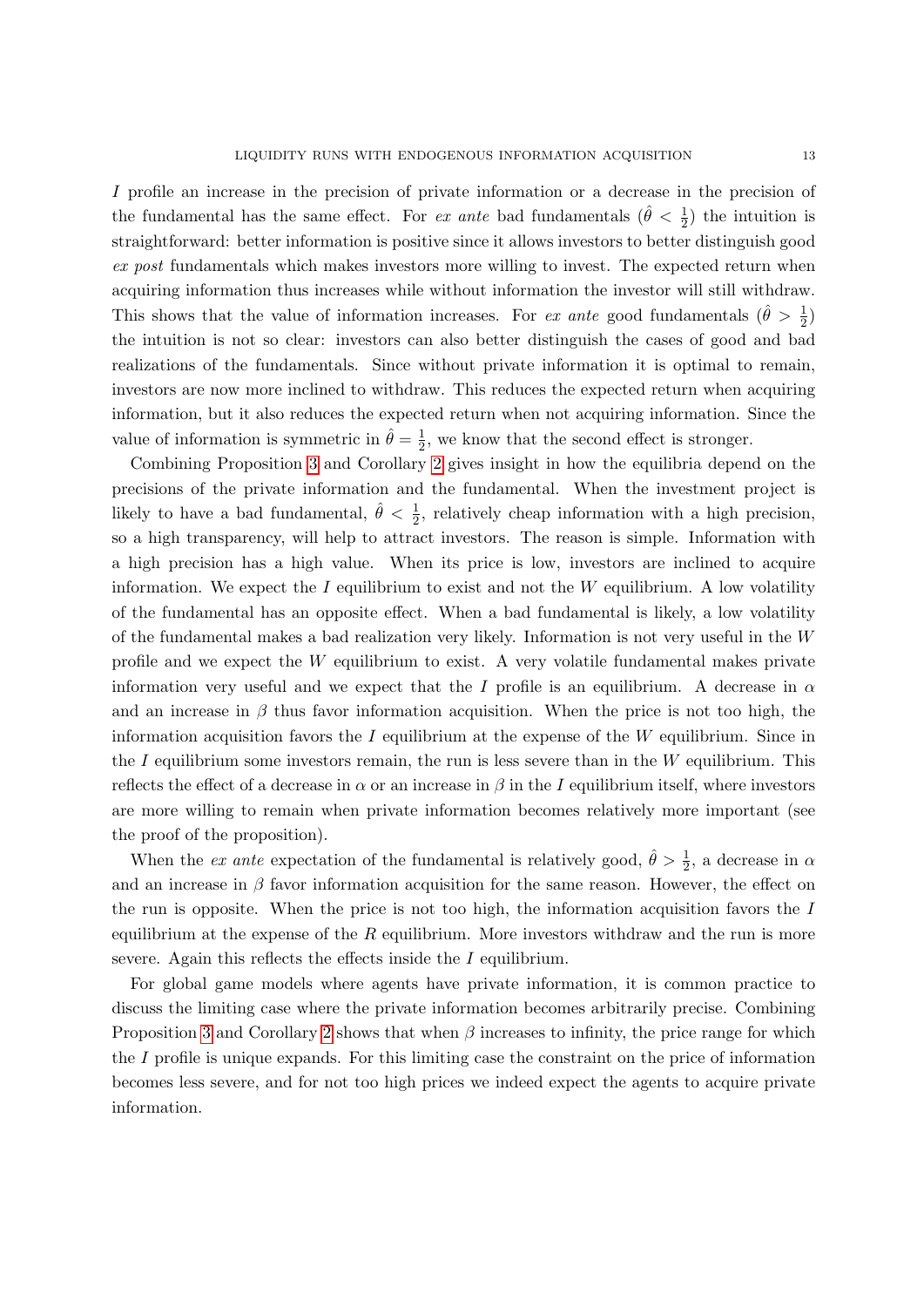Instead of changing the precision  $\beta$  of the private information, we could also allow investors to choose between information with precision  $\beta$  and information with precision  $\beta_2 > \beta$  for a higher price. Since there is a new deviation possible, the  $R$  and  $W$  equilibrium regions will be smaller. The effect on the  $I$  equilibrium region is unclear. Although the new deviation makes the region of the I equilibrium with precision  $\beta$  smaller, the additional region of the I equilibrium with precision  $\beta_2$  may offset this effect. In the next section we generalize this extension and discuss a model where investors can choose information with any precision.

#### 3. EXTENSION

<span id="page-16-0"></span>In this section we loosen the restriction that investors can only acquire information with an exogenously given precision  $\beta$ . We endogenize the precision by letting investors choose their preferred precision. The price of information is a linear function of its precision, so information with precision  $\beta$  costs  $\beta \hat{p}$ , where  $\hat{p} > 0$  denotes the price of information per unit precision. Modelling the information acquisition in this way reflects the possibility of investors to buy  $\beta \in [0,\infty)$  units of information with unit precision and price  $\hat{p}$  each. Note that the cost of information is a convex function of the variance: information with half the variance costs double. We conjecture that qualitatively similar results are obtained for more general structures if the price as function of the precision is increasing and convex.

To indicate that the expected value of the investment opportunity conditional on information  $x_i$  depends on the precision  $\beta$  of this information, we will write  $v(x_i, Q; \beta), Q \in \{I, R, W\}$ . Since an investor without private information is identical to an investor with unrelated information, which is information with zero precision, we slightly abuse notation by letting  $\beta = 0$  refer to this case (i.e.  $\mathbb{E}[v(X_i, Q; 0] = \mathbb{E}[v(\emptyset, Q)]).$ 

First consider the R profile with  $\hat{\theta} \geq 0$ . The problem of investor i is

$$
\max_{\beta \ge 0} \mathbb{E}[v(X_i, R; \beta)] - \beta \hat{p},\tag{11}
$$

where Equation [\(4\)](#page-8-0) gives an expression for  $\mathbb{E}[v(X_i, R; \beta)]$  if  $\beta > 0$ . Since an investor will remain when her information is better than  $-\frac{\alpha}{\beta}$  $\frac{\alpha}{\beta}\hat{\theta}$ , we see that if the precision goes to zero, she will always remain. Hence,  $\lim_{\beta\to 0} \mathbb{E}[v(X_i, R; \beta)] - \beta \hat{p} = \mathbb{E}[v(X_i, R; 0)]$  and the objective function is continuous in  $\beta$ . Since the maximum return of investing is bounded, we know that when  $\beta$  becomes very large, the total return becomes negative. Hence, instead of maximizing over  $[0,\infty)$  we can maximize over a certain closed interval  $[0,\overline{\beta}]$  without affecting the outcome, so the maximum is well-defined.

We are interested in the maximum price per unit precision for which an investor acquires information. In Section [1](#page-6-0) we derived the maximum price that an investor is willing to pay for information with precision  $\beta$ . To explicitly indicate the dependence on  $\beta$  we denote this maximum price by  $p^R(\hat{\theta}; \beta)$ . Hence, when the price per unit precision equals  $\frac{p^R(\hat{\theta}; \beta)}{\beta}$  we know that investor i acquires information. The maximum price per unit precision for which an investor wants to acquire information is then given by  $\hat{p}^R(\hat{\theta}) = \max_{\beta>0} \frac{p^R(\hat{\theta}, \beta)}{\beta}$  $\frac{\partial(\theta;\rho)}{\partial}$ . To prove that this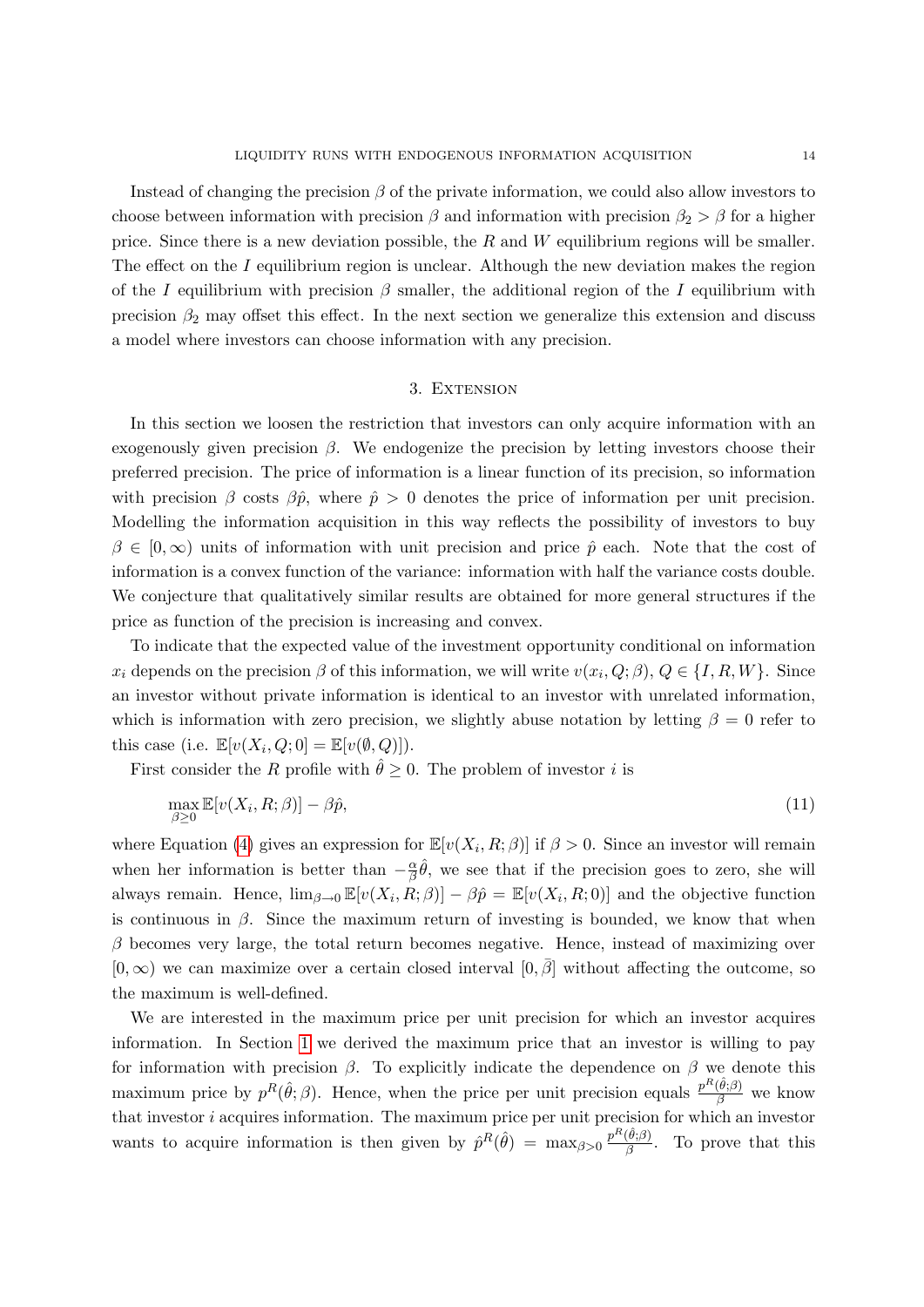maximum exists we use Equation [\(4\)](#page-8-0) to obtain

$$
\lim_{\beta \to 0} \frac{p^R(\hat{\theta}; \beta)}{\beta} = \lim_{\beta \to 0} \frac{\sqrt{\frac{1}{\alpha \beta(\alpha+\beta)}}}{\sqrt{2\pi}} e^{-\frac{1}{2} \frac{\alpha+\beta}{\beta/\alpha} \hat{\theta}^2} = 0.
$$
\n(12)

Since the return is always finite the maximum price per unit precision goes to zero for  $\beta \to \infty$ , which shows that the maximum is well defined. We will refer to  $\hat{p}^R(\hat{\theta})$  as the standardized value of information. When the price of information per unit precision is higher than the standardized value of information  $\hat{p}^R(\hat{\theta})$ , an investor will not acquire information and hence the R equilibrium exists. Since Proposition [1](#page-10-2) states that all  $\frac{p^R(\hat{\theta};\beta)}{\beta}$  $\frac{(\theta;\beta)}{\beta}$  decrease in  $\hat{\theta}$ , their upper envelope  $\hat{p}^R$  is decreasing in  $\hat{\theta}$  as well.

Now consider the W profile with  $\hat{\theta} \leq 1$ . Investor i needs to solve

$$
\max_{\beta \ge 0} \mathbb{E}[v(X_i, W; \beta)] - \beta \hat{p},\tag{13}
$$

and an expression for  $\mathbb{E}[v(X_i, W; \beta)]$  if  $\beta > 0$  is given in Equation [\(5\)](#page-9-1). In the same way as for the  $R$  profile it can be proved that the maximum is well-defined. Similarly to the  $R$  profile the standardized value of information is given by  $\hat{p}^W(\hat{\theta}) = \max_{\beta > 0} \frac{p^W(\hat{\theta};\beta)}{\beta}$  $\frac{(\theta;\beta)}{\beta}$ . The W equilibrium only exists if there is no positive precision for which the standardized value of information is larger than its price. From Proposition [1](#page-10-2) it follows that  $\hat{p}^W$  is increasing in  $\hat{\theta}$  and that  $\hat{p}^R$  and  $\hat{p}^W$  are symmetric images around  $\hat{\theta} = \frac{1}{2}$  $rac{1}{2}$ .

For the  $I$  profile we focus on investor  $i$ . We assume that all other investors choose precision  $\beta_j > 0$  and act according to a switching point strategy where the switching point  $x_j^*$  satisfies  $\mathbb{E}[\theta - \ell | x_j^*] = 0$ . The uniqueness condition is not satisfied for very small values of  $\beta_j$ . For these precisions we restrict the set of allowed strategies to switching point strategies.<sup>[7](#page-17-0)</sup> In order to find her optimal precision, investor i has to solve the problem

$$
\max_{\beta \ge 0} \mathbb{E}[v(X_i, I; \beta)] - \beta \hat{p},\tag{14}
$$

where an expression for  $\mathbb{E}[v(X_i, I; 0)] = v(\emptyset, I)$  is given in Section [1.](#page-6-0) Of course, in equilibrium we should have that the maximizing  $\beta$  is equal to  $\beta_j$ . In order to determine the existence of an equilibrium we need more detailed expressions. As before,  $v(x_i, I; \beta)$  is increasing in  $x_i$ . Thus for every  $\beta > 0$  there exists a unique  $x^*(\beta)$  such that investor i leaves if  $x_i < x^*(\beta)$  and remains otherwise (we suppress the dependency of  $x^*(\beta)$  on  $\beta_j$ ). Since the information of another investor given information  $x^*(\beta)$  is normally distributed with mean  $\frac{\alpha\hat{\theta}+\beta x^*(\beta)}{\alpha+\beta}$  and precision  $\frac{\beta_j(\alpha+\beta)}{\alpha+\beta+\beta_j}$ , the value of  $x^*(\beta)$  for  $\beta > 0$  is determined by

<span id="page-17-1"></span>
$$
\frac{\alpha\hat{\theta} + \beta x^*(\beta)}{\alpha + \beta} = \Phi\left(\sqrt{\frac{\beta_j(\alpha + \beta)}{\alpha + \beta + \beta_j}} \left(x_j^* - \frac{\alpha\hat{\theta} + \beta x^*(\beta)}{\alpha + \beta}\right)\right). \tag{15}
$$

<span id="page-17-0"></span><sup>&</sup>lt;sup>7</sup>Alternatively, for a given precision of the fundamental  $\alpha$  we could have restricted the set of allowed private precisions to  $\{0\} \cup (\beta(\alpha), \infty)$ , where  $\beta(\alpha) = \frac{\alpha}{8\pi}(\alpha - 2\pi + \sqrt{(\alpha - 2\pi)^2 + 4\pi\alpha}) > 0$  is the unique precision of private information such that  $\gamma_{MS} = \sqrt{2\pi}$ .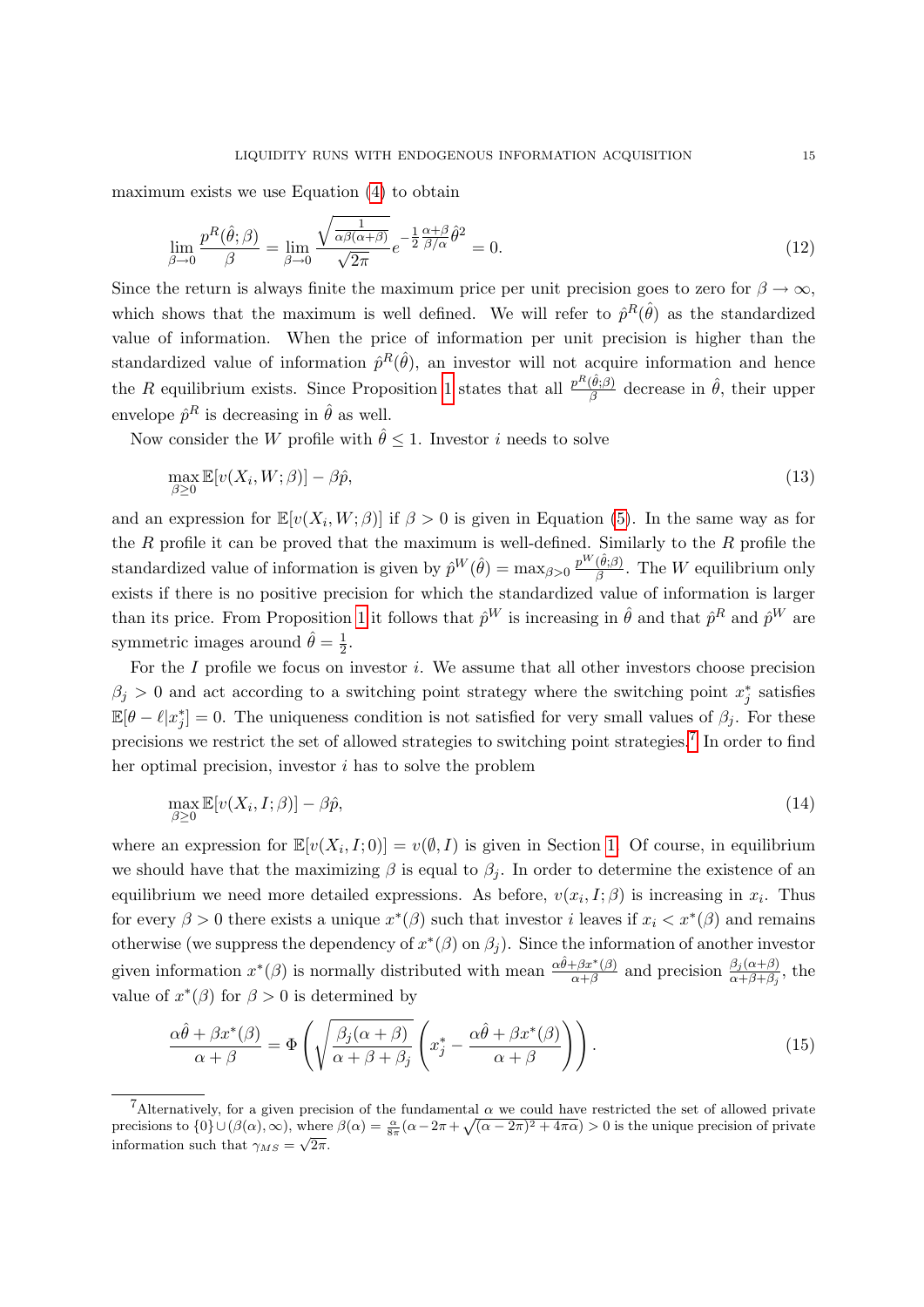For  $\beta > 0$  we then know that

<span id="page-18-0"></span>
$$
\mathbb{E}[v(X_i, I; \beta)] = \int_{x^*(\beta)}^{\infty} \left( \frac{\alpha \hat{\theta} + \beta x_i}{\alpha + \beta} - \Phi \left( \sqrt{\frac{\beta_j(\alpha + \beta)}{\alpha + \beta + \beta_j}} \left( x_j^* - \frac{\alpha \hat{\theta} + \beta x_i}{\alpha + \beta} \right) \right) \right)
$$
\n
$$
\dots \times \frac{\sqrt{\frac{\alpha \beta}{\alpha + \beta}}}{\sqrt{2\pi}} e^{-\frac{1}{2} \frac{\alpha \beta}{\alpha + \beta}} \left( x_i - \hat{\theta} \right)^2 dx_i.
$$
\n(16)

We denote by  $\hat{p}^{I}(\hat{\theta})$  the maximum price per unit precision for which investor i is willing to acquire information in an I equilibrium as a function of  $\hat{\theta}$  and refer to  $\hat{p}^I(\hat{\theta})$  as the standardized value of information. Since the free variable  $\beta$  appears eleven times in Equation [\(16\)](#page-18-0), once even as the argument of an implicitly defined variable, we did not succeed in finding an explicit expression for the optimal  $\beta$ . However, for low unit prices an equilibrium exists, and we give a sketch of the proof for  $\hat{\theta} < \frac{1}{2}$  (the proposition below states that  $\hat{p}^I$  is symmetric in  $\hat{\theta} = \frac{1}{2}$  $(\frac{1}{2})$ . Similar to the  $R$  profile we can prove that the maximization problem is well defined. We can then see this maximization problem as a mapping from  $\beta_j$  to  $\beta$ . For  $\beta_j$  close to 0, there is an equilibrium where almost all the investors withdraw. Comparison with the  $W$  profile shows that for low enough unit prices investor i wants precision  $\beta > \beta_i$ . Since the return is bounded, we know that for very large  $\beta_i$  investor i wants precision  $\beta < \beta_i$ . When the mapping is continuous a fixed point is guaranteed, which shows the existence of an equilibrium for low unit prices.

Numerical results show that the chosen precision is decreasing in the price and  $\left|\hat{\theta} - \frac{1}{2}\right|$  $\frac{1}{2}$ . The first is obvious. The latter follows from the fact that when  $\hat{\theta}$  is close to  $\frac{1}{2}$  the uncertainty about the sign of the return is highest and investors want to have precise information. For high prices the mapping from  $\beta_i$  to  $\beta$  is not necessarily continuous. The reason is that the maximum of the expected return as function of  $\beta$  decreases when the price of information increases. When the peak drops below zero, the guaranteed return of zero when withdrawing implies that there is a sudden jump from a positive precision to zero precision. Indeed, when the price equals  $\hat{p}^I(\hat{\theta})$ , both a zero precision (no information) and a positive precision are optimal responses. Similar to the basic model there is an equilibrium where investors acquire informative information when the price equals  $p^I(\hat{\theta})$ . The strategic complementarities in information acquisition imply that the W profile is an equilibrium for prices below  $p^{I}(\hat{\theta})$  which guarantees the existence of an equilibrium.

In Figure [2](#page-19-0) the standardized value of information for all three profiles is shown as function of the ex ante expectation of the fundamental. The following proposition states that for all α and β the standardized value of information as function of  $\hat{\theta}$  in the R and the W profiles behave as depicted in the figure, and that the standardized value of information in the I profile is symmetric.

#### <span id="page-18-1"></span>Proposition 4.

(i) The standardized values of information as function of the ex ante expectation of the fundamental  $\hat{\theta}$  in the R and the W profile,  $\hat{p}^{R}$  and  $\hat{p}^{W}$ , are strictly decreasing respectively increasing.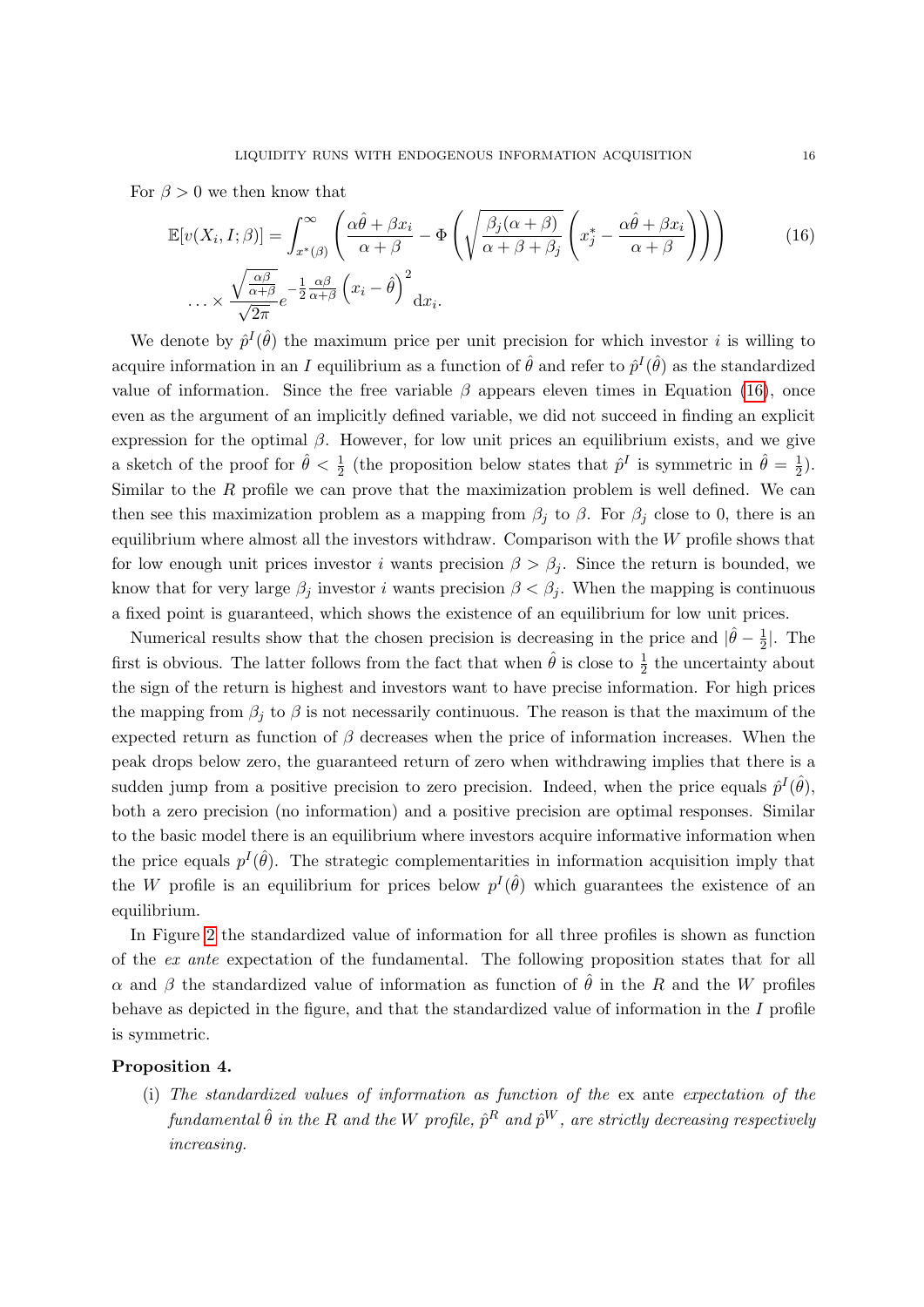

<span id="page-19-0"></span>FIGURE 2. The standardized value of information as function of the exante expectation of the fundamental. ( $\alpha = 1$ , the thin lines show the value of information for  $\beta = 1$ )

- (ii) The standardized value of information is higher in the R profile than in the W profile if and only if  $\hat{\theta} < \frac{1}{2}$ .
- (iii) The standardized values of information in the R and W profiles are symmetric images around  $\hat{\theta} = \frac{1}{2}$  $\frac{1}{2}$  in the sense that  $\hat{p}^R(\frac{1}{2}+d) = \hat{p}^W(\frac{1}{2}-d)$ ,  $d \geq -\frac{1}{2}$ . The standardized value of information in the I profile is symmetric around  $\hat{\theta} = \frac{1}{2}$  $\frac{1}{2}$  in the sense that  $\hat{p}^I(\frac{1}{2}+d)$  =  $\hat{p}^{I}(\frac{1}{2}-d), d \geq 0.$

Comparing this proposition to Proposition [1](#page-10-2) shows that the standardized values of information in the  $R$  and  $W$  profiles behave similar to their non-standardized counterparts. Since for all β we know that  $\hat{p}^R(\hat{\theta}) \geq \frac{p^R(\hat{\theta};\beta)}{3}$  $\frac{(\hat{\theta};\beta)}{\beta}$  and  $\hat{p}^W(\hat{\theta}) \geq \frac{p^W(\hat{\theta};\beta)}{\beta}$  $\frac{\partial F(\mathcal{P}, \mathcal{P})}{\partial \mathcal{P}}$ , the regions where the R and the W equilibria are eliminated are expanded. Loosely speaking, the statements made in Corollary [2](#page-13-0) are strengthened if the precision is free to choose. Figure [2](#page-19-0) suggests that the statements for the I profile are qualitatively the same. Numerical analysis shows that it depends on  $\alpha$  and β whether or not  $\hat{p}^I$  is higher than  $p^I/\beta$  at the tails and/or the peak. However, the form of  $\hat{p}^I$  remains roughly similar. The reason why  $\hat{p}^I$  increases for  $\hat{\theta} < \frac{1}{2}$  and decreases for  $\hat{\theta} > \frac{1}{2}$  is the same as before: the closer the *ex ante* expectation of the fundamental to  $\frac{1}{2}$ , so the more uncertainty about the sign of the return, the more valuable the information is. We conclude that the statements of Corollary [2](#page-13-0) are robust, if not strengthened, when the investors can choose the precision of their information.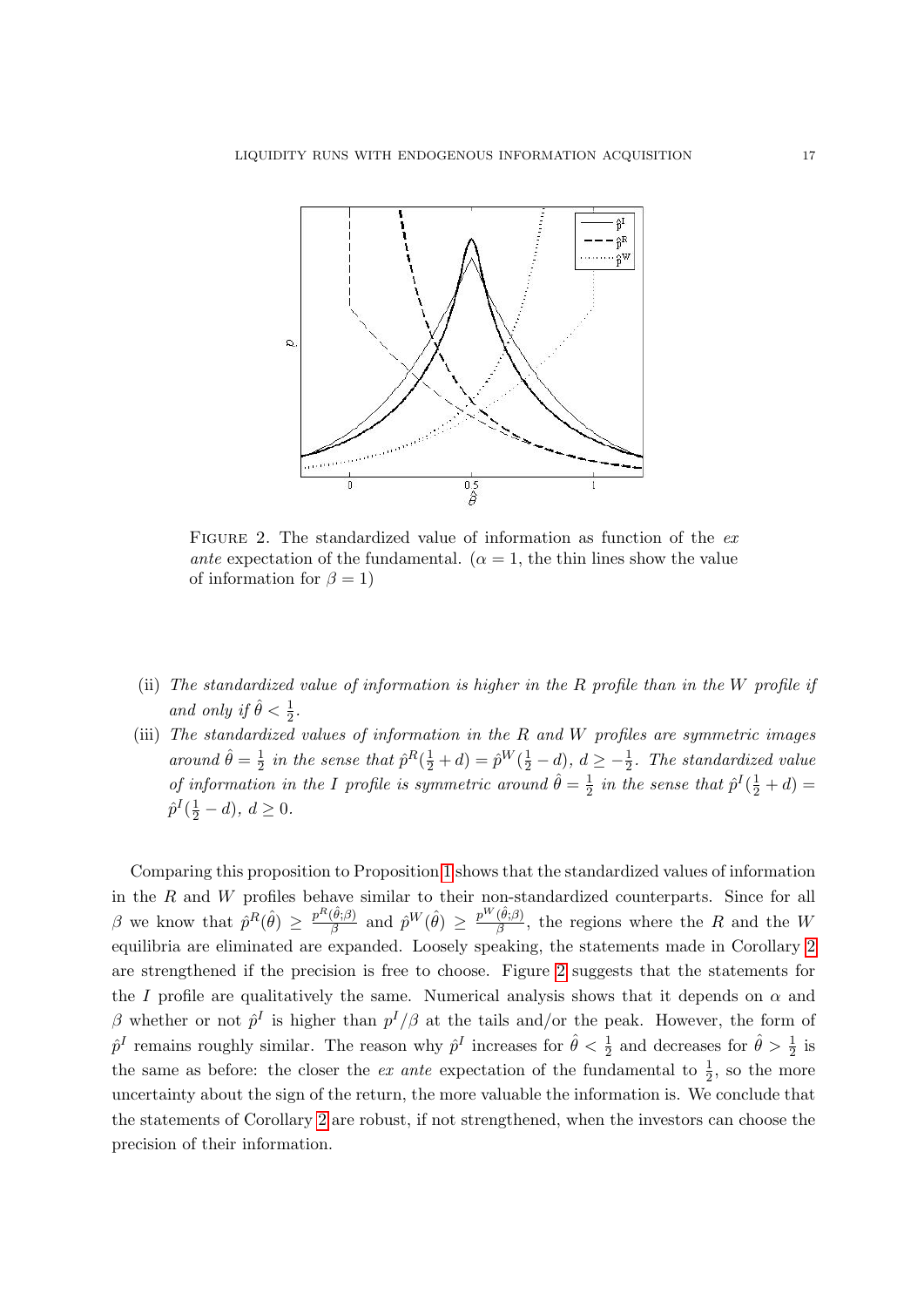#### 4. Related Literature

<span id="page-20-0"></span>The literature on liquidity runs that emerged from the Diamond-Dybvig model is vast. An excellent survey is given by Gorton and Winton (2003). In a recent paper, Bernardo and Welch (2004) tailor the model to describe financial market runs. In their liquidity run model the multiplicity that typically arises for intermediate priors in Diamond-Dybvig settings is eliminated by share prices and risk averse market-makers. Goldstein and Pauzner (2005) introduce costless noisy private information in the original model with patient and impatient investors. This eliminates the multiplicity for intermediate fundamentals and allows for computing the probability of a runs.

This Morris-Shin way of modelling agents with incomplete private information in a global game setting is widely followed to analyze the impact of private information in these kind of coordination games. The multiplicity that can occur in the absence of private information is eliminated by the introduction of a hybrid equilibrium. The partitioning of the fundamental thus only consists of regions with unique equilibria, see Sbracia and Zaghini (2001) and Metz (2002). The prediction of a unique equilibrium for sufficiently precise information is confirmed by an experimental study discussed by Heinemann, Nagel and Ockenfels (2004). In response to comments on the original model, see Atkeson (2000) and Rey (2000), several more realistic models have been developed that preserve this uniqueness result. For example, Tarashev (2003) introduces an interest rate in a currency crises model. The interest rate informs the investors about the actions (and thus about the information) of other investors without leading to common perfect information and multiple equilibria. Angeletos and Werning (2005) show that multiplicity can also be eliminated in case a secondary market exists where an asset price imperfectly aggregates private information. Carlson and Hale (2005) show that the introduction of a rating agency that provides free public information makes investments less responsive to changes in the fundamentals but do not significantly alter the character of the equilibria.

Interestingly, the presumption that multiplicity is an artifact of common knowledge that can be eliminated by the introduction of private information starts to become challenged in more elaborated models. Hellwig, Mukherji and Tsyvinsky (2005) also discuss the role of interest rates in self-fulfilling currency crises. Their main finding is that the multiplicity emerges even if private information is available. It is interesting to note that they derive public knowledge from private knowledge, while in our model information acquisition is determined by public information. However, both models suggest that the dichotomy "private information/no private information" in relation to "uniqueness/multiplicity" gives a simplified picture.

Several papers focus on information acquisition in settings with strategic complementarities. In the model of Nikitin (2004), investors can acquire complete information about the return of all investment opportunities. Although the three equilibria resemble the equilibria in our model, the model is rather complex and the equilibrium analysis necessarily only focuses on explaining that the three equilibria can occur instead of elaborating on how the interaction of fundamentals and prices effect the existence of these equilibria. Hellwig and Veldkamp (2005) mainly analyzes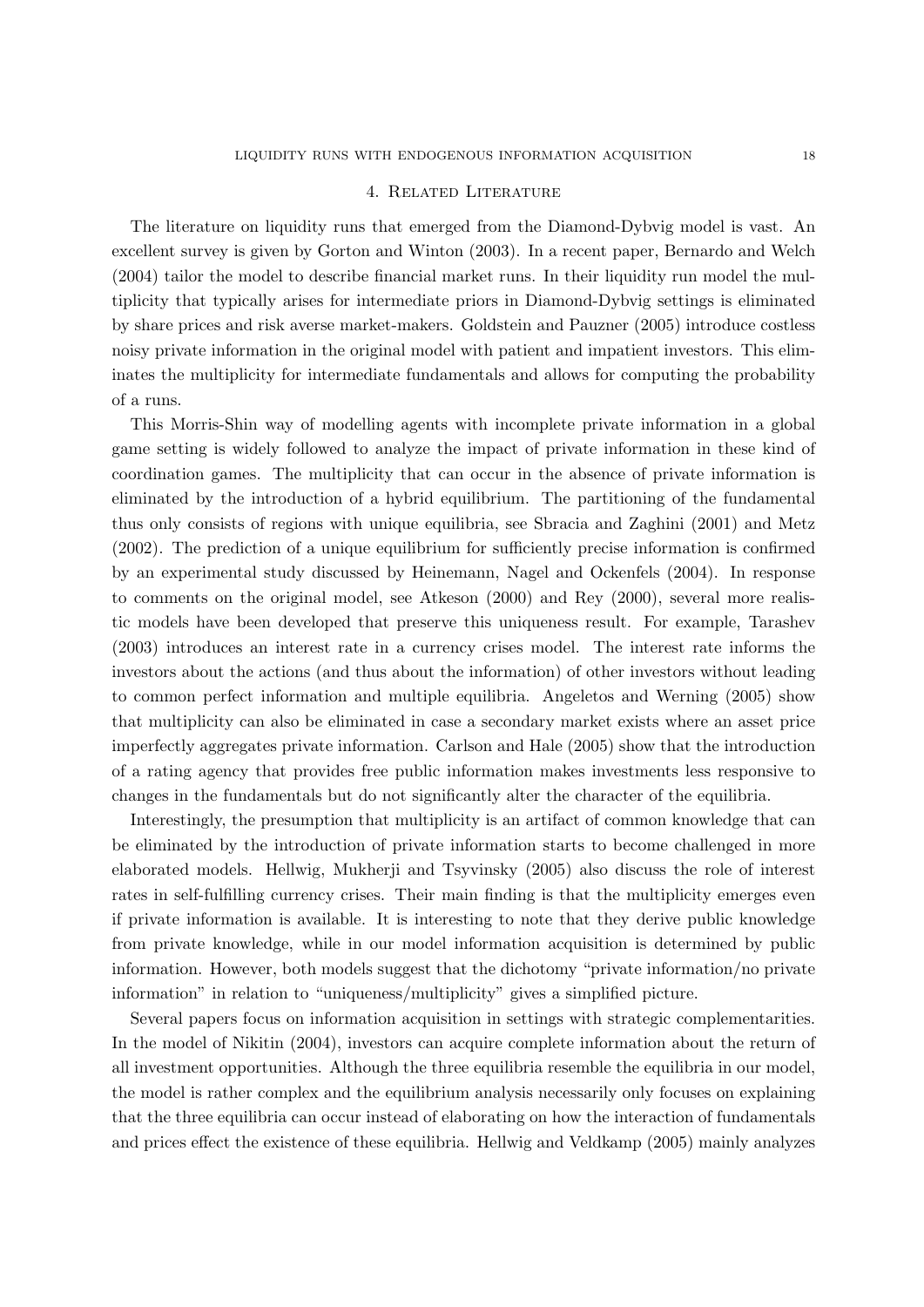the effect of costly, private information on beauty contest models. Although the structure of the model is similar to the structure of our model, only the squared distance to a realized random variable matters for the payoffs. This is a key difference since it makes the expected value of the random variable irrelevant for the equilibrium analysis, while this is at the heart of our analysis.

The equilibrium analysis of our model showed that an increase in the relative precision of private information has different effects for good and bad priors for the fundamentals. This is a common feature in the global games literature, see for example Metz (2002) and Sbracia and Zaghini (2001). Prati and Sbracia (2002) provide empirical evidence for this prediction.

#### 5. Conclusion

<span id="page-21-0"></span>This paper discusses a stylized model of liquidity runs where private information acquisition of investors is endogenous. Investors decide optimally whether or not to acquire private information taking its price as given. This provides a two dimensional equilibrium partitioning of the prior for the fundamentals and the price of information. The existence of an equilibrium for all prices follows from strategic complementarities in information acquisition. The multiplicity that occurs for intermediate priors in models without private information can be eliminated by the information that investors can have. Even equilibria without private information can be unique for intermediate priors. These results are qualitatively preserved when information of any precision is available for a price that is linearly increasing in the precision.

Endogenous information acquisition does affect the occurrence and the extent of the run. Only when the price of private information is high or very low, the information structure can be taken as fixed without affecting the results. For intermediate prices the artificial dichotomy "private information/no private information" is treacherous. This is most clear when priors are intermediate. In this case, regardless of whether the prior is relatively good or bad, both a full run or no run can occur when private information is not available, while a partial run occurs in case the fixed information structure contains private information. However, in our model with endogenous information acquisition, no run occurs when the prior is relatively good and a full run occurs when the prior is relatively bad.

A promising direction for future research is to embed the model in a dynamic context. The unique equilibria for some price-prior combinations together with the multiple equilibria that occur for other combinations suggest a role for hysteresis. Specifically, for countries with improving fundamentals this implies a lock-in effect since the fundamental has to improve considerably before investors become sufficiently interested to acquire information and consider investing.

#### **REFERENCES**

Angeletos, G.-M. and Werning, I. (2005), 'Crises and Prices', mimeo .

Atkeson, A. (2000), 'Discussion of Morris and Shin's "Rethinking Multiple Equilibria in Macroeconomic Modelling"', NBER Macroeconomics Annual .

Bernardo, A. E. and Welch, I. (2004), 'Liquidity and Financial Market Runs', Quarterly Journal of Economics pp. 135–158.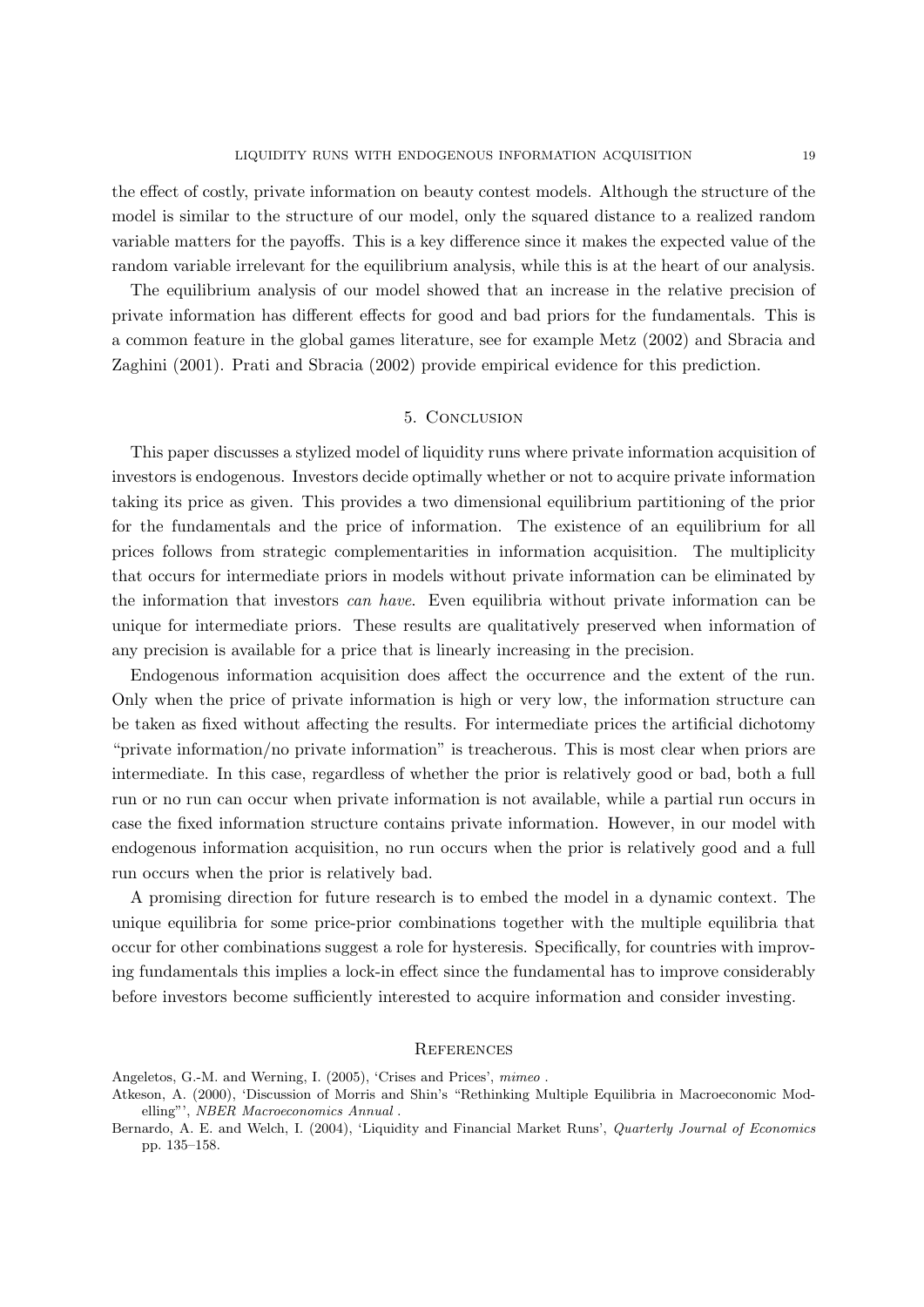- Carlson, M. and Hale, G. (2005), 'Courage to Capital? A Model of the Effects of Rating Agencies on Sovereign Debt Roll-over', mimeo .
- Carlsson, H. and van Damme, E. (1993), 'Global Games and Equilibrium Selection', Econometrica 61(5), 989– 1018.
- Diamond, D. W. and Dybvig, P. H. (1983), 'Bank Runs, Deposit Insurance, and Liquidity', Journal of Political Economy 91(3), 401–419.
- Goldstein, I. and Pauzner, A. (2005), 'Demand Deposit Contracts and the Probability of Bank Runs', The Journal of Finance  $\mathbf{L}\mathbf{X}(3)$ .
- Gorton, G. and Winton, A. (2003), Financial Intermediation, in G. M. Constantinides, M. Harris and R. M. Stulz, eds, 'Handbook of the Economics of Finance', North Holland, Amsterdam.
- Heinemann, F., Nagel, R. and Ockenfels, P. (2004), 'The Theory of Global Games on Test: Experimental Analysis of Coordination Games with Public and Private Information', Econometrica 72(5).
- Hellwig, C., Mukherji, A. and Tsyvinsky, A. (2005), 'Self-Fulfilling Currency Crises: the Role of Interest Rates', mimeo .
- Hellwig, C. and Veldkamp, L. (2005), 'Knowing What Others Know: Coordination Motives in Information Acquisition', mimeo .
- Judd, K. L. (1985), 'The law of large numbers with a continuum of i.i.d. random variables', Journal of Economic Theory 35, 19–25.
- Metz, C. E. (2002), 'Private and Public Information in Self-Fulfilling Currency Crises', Journal of Economics (Zeitschrift für Nationalökonomie)  $76(1)$ , 65–85.
- Morris, S. and Shin, H. S. (2000), 'Rethinking Multiple Equilibria in Macroeconomic Modelling', NBER Macroeconomics Annual .
- Morris, S. and Shin, H. S. (2002), Global Games: Theory and Applications, in M. Dewatripont, L. Hansen and S. Turnovsky, eds, 'Advances in Economics and Econometrics, the Eight World Congress', Cambridge University Press.
- Nikitin, M. (2004), 'Information Acquisition, Coordination, andFundamentals in a Financial Crisis', mimeo .
- Prati, A. and Sbracia, M. (2002), 'Currency Crises and Uncertainty About Fundamentals', IMF Working paper .
- Rey, H. (2000), 'Discussion of Morris and Shin's "Rethinking Multiple Equilibria in Macroeconomic Modelling"', NBER Macroeconomics Annual .
- Sbracia, M. and Zaghini, A. (2001), 'Expectations and information in second generation currency crises models', Economic Modelling 18, 203–222.
- Tarashev, N. A. (2003), 'Currency Crises and the informational role of interest rates', BIS Working Paper .

#### Appendix A - Non-Symmetric Equilibria

In the model of Diamond and Dybvig (1983) there exists a non-symmetric equilibrium (a mixed strategy equilibrium). In the original paper this is not analyzed since it is not economically meaningful. Here we show that all non-symmetric equilibria of our model have similar characteristics. We assume that  $\gamma_{MS} < 2\pi$ . This guarantees that in case an investor acquires information, the existence of dominant regions implies that we can focus on strategies where investors with information act according to a switching point strategy.

The discussion of non-symmetric equilibria below is reflected in Figure [3.](#page-23-0) Confronting this figure with Figure [1](#page-11-0) gives the following proposition.

**Proposition 5.** Assume  $\gamma_{MS} < 2\pi$ . If there is a unique equilibrium among the symmetric profiles, then there does not exist a non-symmetric equilibrium.

The intuition is straightforward: a non-symmetric equilibrium can only arise if there are at least two equilibria that can be mixed. The details are more complicated and discussed below.

In the non-symmetric equilibrium of the original model with  $\hat{\theta} \in [0, 1]$  some investors withdraw and others remain. In the setting of our model, a fraction  $\hat{\theta}$  of the investors withdraws and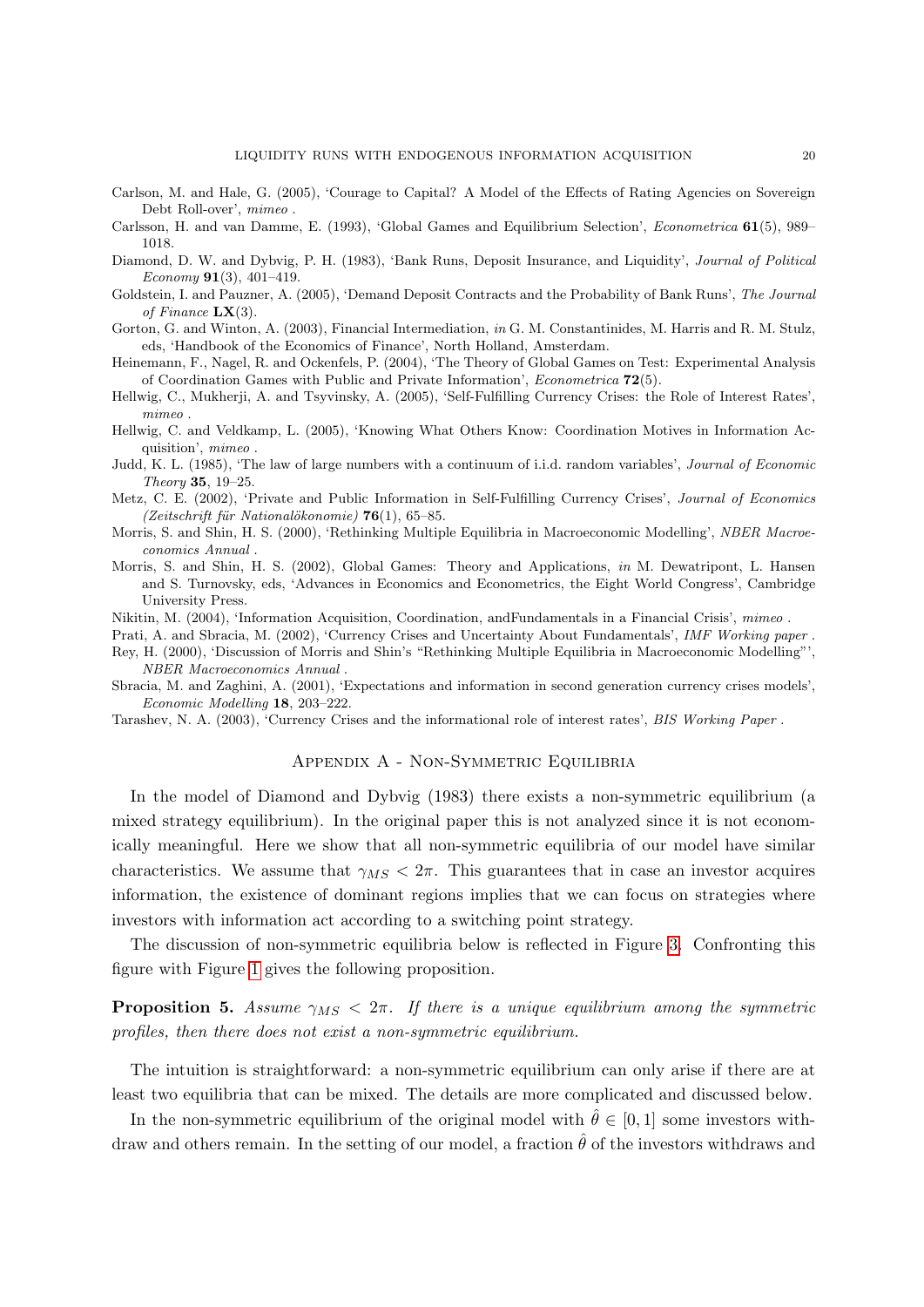

<span id="page-23-0"></span>FIGURE 3. The non-symmetric equilibria regions.  $(\alpha = 1, \beta = 1)$ 

a fraction  $1-\hat{\theta}$  remains. Denote this non-symmetric equilibrium by RW. Since  $\mathbb{E}[\theta-\ell|RW] = 0$ investors are indeed indifferent between remaining and leaving. The reason why this equilibrium is not economically meaningful is that the extent of the run is increasing in the ex ante expectation of the fundamental. This equilibrium does not exist for all prices. Since  $\mathbb{E}[\theta - \ell]RW]$ has a normal distribution with zero mean and precision  $\alpha$ , we know that for all  $\hat{\theta}$  the value of information is given by  $p^{R}(0) = p^{W}(1)$ . For prices of at least this value the RW equilibrium exists.

Denote by IW a profile where a fraction  $\lambda \in (0,1)$  of the investors acquires information and has a switching point strategy while the remaining fraction  $1 - \lambda$  leaves without acquiring information. Denote by  $v(x_i, IW)$  the value of the investment opportunity given information  $x_i$ . In equilibrium an investor without information should weakly prefer to withdraw, so  $\mathbb{E}[\theta -]$  $\lambda \ell |IW| - (1 - \lambda) \leq 0$ , and the value of unknown information should equal the price p, so  $\mathbb{E}[v(X_i, IW)] = p$ . The switching point  $x^*$  is determined by  $\mathbb{E}[\theta - \lambda \ell | x^*, IW] - (1 - \lambda) = 0$ . An investor who acquires information remains with positive probability while without information she withdraws for sure. Hence, the fraction of remaining investors is increasing in  $\lambda$  which implies that the switching point  $x^*$  is decreasing in  $\lambda$ . The value of the investment opportunity given information  $x_i$  in this equilibrium is given by  $v(x_i, IW) = \max\{0, \mathbb{E}[\theta - \lambda \ell | x_i, IW] - (1 - \lambda)\}.$ When  $x^*$  decreases,  $v(x_i, IW)$  is positive for a larger range of private information and for every  $x_i$  in this range the expected fraction of withdrawing investors is less. Hence  $\mathbb{E}[v(X_i, IW)]$  is decreasing in  $x^*$  and thus it is increasing in  $\lambda$ . In the proof of Lemma [6](#page-25-0) in Appendix B it is shown that  $x^*$  is decreasing in  $\hat{\theta}$ . This implies that  $\mathbb{E}[v(X_i,IW)]$  is increasing in  $\hat{\theta}$ . This shows that for a fixed price,  $\lambda$  should decrease in  $\hat{\theta}$ . So, when the *ex ante* expectation of the fundamental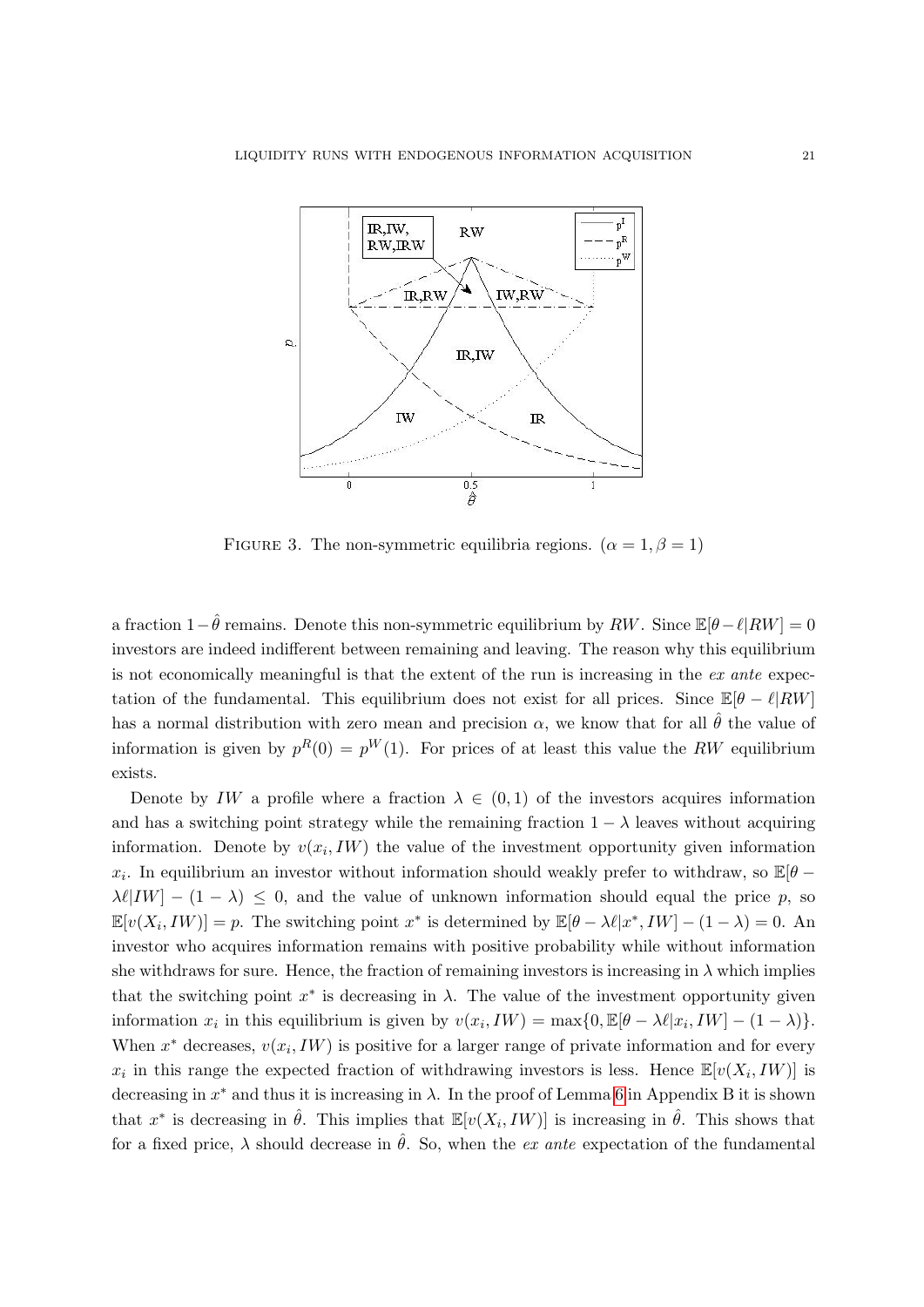improves, more investors leave. Similarly, when  $p$  increases,  $\lambda$  also increases. Hence, for higher prices more investors want information.

For  $\hat{\theta} \leq \frac{1}{2}$  $\frac{1}{2}$ , the *IW* equilibrium only exists in the interior of the region where both the *I* and the W equilibrium exist. Consider  $\hat{\theta} < \frac{1}{2}$ . In the last paragraph we have seen that  $\lambda$  is increasing in p. There is only one price for which  $\lambda = 0$ , and this price is given by  $p^W(\hat{\theta})$ . Similarly,  $p^I(\hat{\theta})$  is the unique price for which  $\lambda = 1$  and the value of the investment opportunity equals its price. It follows that only for  $p \in (p^W(\hat{\theta}), p^I(\hat{\theta}))$  the *IW* profile exists with  $\lambda \in (0, 1)$ . When  $\lambda$  increases, the expected fraction of remaining investors increases as well, hence the return of an investor who does not acquire information and remains is increasing in  $\lambda$ . But Lemma [6](#page-25-0) of Appendix B shows that when  $p = p^I(\hat{\theta})$  an investor without information should withdraw. Thus, also for  $p \in (p^W(\hat{\theta}), p^I(\hat{\theta}))$  an investor without information should withdraw. We conclude that for these prices the IW profile is a non-symmetric equilibrium.

For  $\hat{\theta} > \frac{1}{2}$  the region where the IW equilibrium exists is more complex. In the I equilibrium the value of the investment opportunity given unknown information is  $\mathbb{E}[v(X_i,I)]$ . We know that for  $\hat{\theta} \leq \frac{1}{2}$  $\frac{1}{2}$  this value equals  $p^I(\hat{\theta})$ . Similar reasoning to above now gives that the IW profile only exists with  $\lambda \in (0,1)$  if  $p \in (p^W(\hat{\theta}), \mathbb{E}[v(X_i, I)])$ . The expected return of an investor who remains without acquiring information is strictly increasing in  $\lambda$ . For prices close to  $p^{W}(\hat{\theta})$  it is negative. Similar to the proof that  $p^I(\hat{\theta})$  is increasing in  $\hat{\theta}$  for  $\hat{\theta} < \frac{1}{2}$ , we can prove that  $\mathbb{E}[v(X_i,I)]$  is increasing in  $\hat{\theta}$ . Since this implies that  $\mathbb{E}[v(X_i,I)] > p^I(\hat{\theta})$  an investor who remains without acquiring information expects a positive return when the price is close to  $\mathbb{E}[v(X_i,I)]$ . There thus exist a unique  $\bar{p}^{IW}(\hat{\theta}) \in (p^W(\hat{\theta}), \mathbb{E}[v(X_i, I)])$  such that the expected return equals zero. We know that  $\bar{p}^{IW}(\frac{1}{2})$  $(\frac{1}{2}) = p^I(\frac{1}{2})$  $\frac{1}{2}$ ) and that  $\bar{p}^{IW}(1) = p^{W}(1)$  (note that  $p^{I}(\frac{1}{2})$  $(\frac{1}{2}) > p^{W}(1) = p^{R}(0)$  since the uncertainty about the behavior of the other investors increases the value of information in the I equilibrium). For  $p \in (p^W(\hat{\theta}), \bar{p}^{IW}(\hat{\theta}))$  the IW equilibrium exists with  $\lambda \in (0, 1)$ .

Denote by IR a profile where a fraction  $\lambda \in (0,1)$  of the investors acquires information and has a switching point strategy while the remaining fraction  $1 - \lambda$  remains without acquiring information. The switching point is then determined by  $\mathbb{E}[\theta - \lambda \ell | x^*] = 0$ . Arguments similar to above show that the switching point  $x^*$  is now increasing in  $\lambda$ . This profile can only be an equilibrium if the price of information satisfies  $\mathbb{E}[v(X_i, IR)] - v(\emptyset, IR) = p$ . Due to symmetry with the IW case, we know that the left hand side is increasing in  $\lambda$ . Also due to symmetry, the left hand side is decreasing in  $\hat{\theta}$ . We thus get that an increase in  $\hat{\theta}$  or an increase in p lead to an increase in  $\lambda$ . So, when the *ex ante* expectation of the fundamental improves less investors remain and when the price of information increases more investors acquire information.

From the symmetry with respect to the *IW* profile, we know that for  $\hat{\theta} \geq \frac{1}{2}$  $\frac{1}{2}$  the *IR* equilibrium only exists in the interior of the region where both the I and R equilibrium exist. For  $\hat{\theta} < \frac{1}{2}$ , there exist  $\bar{p}^{IR}(\hat{\theta})$  such that the expected return of an investor who remains without acquiring information is zero. It follows that  $\bar{p}^{IR}(0) = p^{R}(0), \bar{p}^{IR}(\frac{1}{2})$  $(\frac{1}{2}) = p^I(\frac{1}{2})$  $\frac{1}{2}$ ). The *IR* equilibrium with  $\lambda \in (0, 1)$  only exists for  $p \in (p^R(\hat{\theta}), \bar{p}^{IR}(\hat{\theta}))$ .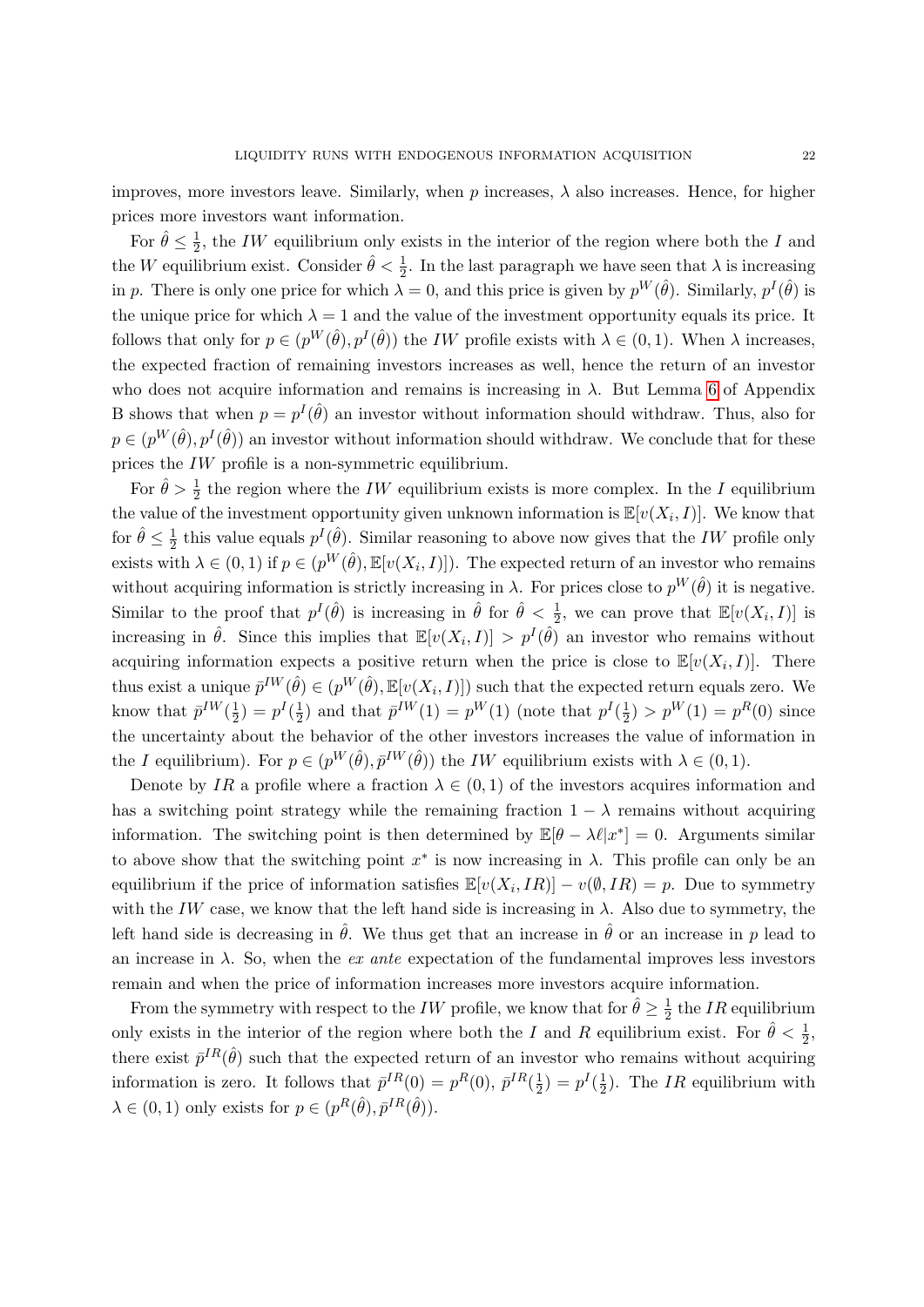Denote by IRW a profile where a fraction of the investors remains without acquiring information, a fraction withdraws without acquiring information and the remaining investors acquire information. This equilibrium only exists in the interior of the region where the  $IR$ , the IW and the RW equilibria exist. So, for  $\hat{\theta} \leq \frac{1}{2}$  $\frac{1}{2}$  only if  $p \in (p^R(0), \bar{p}^{IR}(\hat{\theta}))$  and for  $\hat{\theta} \ge 0$  only if  $p \in (p^W(1), \bar{p}^{IW}(\hat{\theta}))$ . For lower prices more investors want to acquire information, which increases the uncertainty and thus makes information more valuable. For higher prices investors do not want to acquire information. For a worse ex ante expectation of the fundamental investors prefer to withdraw, for a better one they prefer to stay. For reasons explained above, the expected fraction of withdrawing investors is increasing in the ex ante expectation of the fundamental, while the fraction of investors who acquire information is increasing in the price.

#### Appendix B - Proofs

We first prove the following lemma where  $x^*(\hat{\theta})$  denotes the switching point as function of the ex ante expectation of the fundamental.

#### <span id="page-25-0"></span>Lemma 6.

(i)  $v(\emptyset, I) = 0$  if  $\hat{\theta} \leq \frac{1}{2}$  $\frac{1}{2}$  and  $v(\emptyset, I) = \mathbb{E}[\theta - \ell |I]$  if  $\hat{\theta} \ge \frac{1}{2}$ 2 (ii)  $x^*(\frac{1}{2}+d) = 1 - x^*(\frac{1}{2}-d)$ 

Note that (i) states that an investor without information in the  $I$  equilibrium should withdraw if and only if  $\hat{\theta} < \frac{1}{2}$ .

#### Proof of Lemma [6.](#page-25-0)

(i) Define  $A(\hat{\theta}, \alpha, x_i, \beta) = \frac{\alpha \hat{\theta} + \beta x_i}{\alpha + \beta} - \Phi(\sqrt{\gamma_{MS}}(\frac{\alpha \hat{\theta} + \beta x_i}{\alpha + \beta} - \hat{\theta}))$ . In equilibrium we should have  $A(\hat{\theta}, \alpha, x^*, \beta) = 0$ . We compute the following derivatives

$$
\frac{\partial}{\partial \hat{\theta}} A = \frac{\alpha}{\alpha + \beta} \left( 1 + \frac{\beta}{\alpha} \frac{\sqrt{\gamma_{MS}}}{\sqrt{2\pi}} e^{-\frac{1}{2}\gamma_{MS} \left( \frac{\alpha \hat{\theta} + \beta x^*}{\alpha + \beta} - \hat{\theta} \right)^2} \right) > 0, \tag{17}
$$

$$
\frac{\partial}{\partial x^*} A = \frac{\beta}{\alpha + \beta} \left( 1 - \frac{\sqrt{\gamma_{MS}}}{\sqrt{2\pi}} e^{-\frac{1}{2}\gamma_{MS} \left( \frac{\alpha \hat{\theta} + \beta x^*}{\alpha + \beta} - \hat{\theta} \right)^2} \right) > 0,
$$
\n(18)

where the inequality in the last line is implied by the condition  $\gamma_{MS} < 2\pi$ . Now the implicit function theorem gives  $\frac{\partial}{\partial \hat{\theta}} x^*(\hat{\theta}) = -\frac{\partial A/\partial \hat{\theta}}{\partial A/\partial x^*} < 0$ . Using Equation [\(6\)](#page-9-2) we obtain

$$
\frac{\partial}{\partial \hat{\theta}} \mathbb{E}[\ell|I] = \frac{\sqrt{\frac{\alpha \beta}{\alpha + \beta}}}{\sqrt{2\pi}} e^{-\frac{1}{2} \frac{\alpha \beta}{\alpha + \beta}} \left( x^*(\hat{\theta}) - \hat{\theta} \right)^2 \left( \frac{\partial}{\partial \hat{\theta}} x^*(\hat{\theta}) - 1 \right) < 0. \tag{19}
$$

But then  $\mathbb{E}[\theta - \ell | I]$  is increasing in  $\hat{\theta}$ . Note that  $x^*(\frac{1}{2})$  $\frac{1}{2}$ ) =  $\frac{1}{2}$  and thus  $\mathbb{E}[\theta - \ell | I] = 0$  if  $\hat{\theta} = \frac{1}{2}$  $\frac{1}{2}$ . This implies that  $\mathbb{E}[\theta - \ell | I] \leq 0$  if and only if  $\hat{\theta} \leq \frac{1}{2}$  $rac{1}{2}$ .

(ii) The definition of  $x^*(\hat{\theta})$  gives for  $\frac{1}{2} - d$ 

$$
\frac{\alpha(\frac{1}{2}-d)+\beta x^*(\frac{1}{2}-d)}{\alpha+\beta} = \Phi\left(\frac{\beta(\alpha+\beta)}{\alpha+2\beta}\left(x^*(\frac{1}{2}-d)-\frac{\alpha(\frac{1}{2}-d)+\beta x^*(\frac{1}{2}-d)}{\alpha+\beta}\right)\right) \tag{20}
$$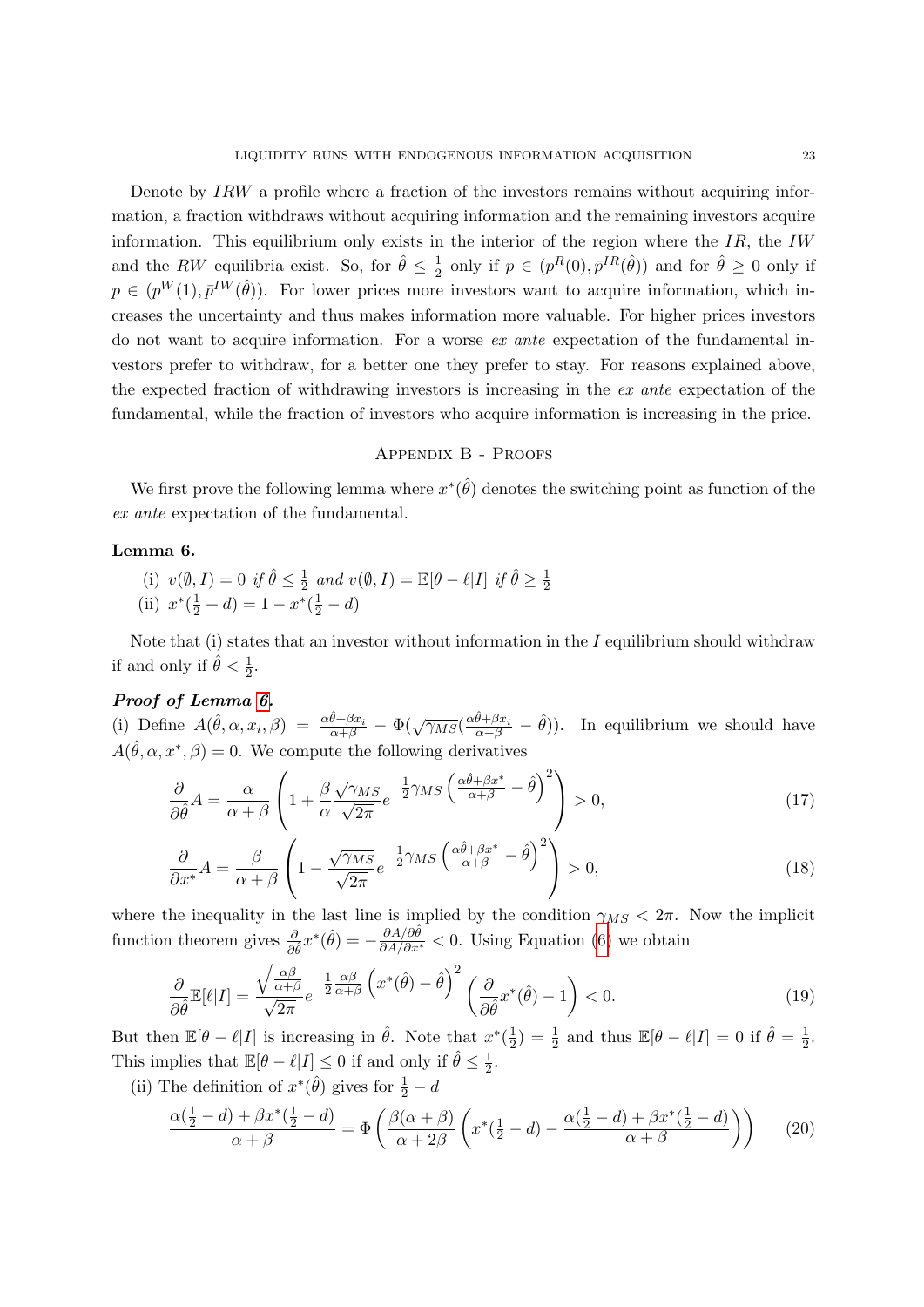Now subtract both sides from 1 to arrive at

$$
\frac{\alpha(\frac{1}{2}+d)+\beta(1-x^*(\frac{1}{2}-d))}{\alpha+\beta}
$$
\n
$$
=\Phi\left(\frac{\beta(\alpha+\beta)}{\alpha+2\beta}\left((1-x^*(\frac{1}{2}-d))-\frac{\alpha(\frac{1}{2}+d)+\beta(1-x^*(\frac{1}{2}-d))}{\alpha+\beta}\right)\right).
$$
\n(21)

This last line is exactly the definition of  $x^*(\frac{1}{2} + d)$ .

#### Proof of Proposition [1.](#page-10-2)

(v) The statement about  $p^R$  and  $p^W$  follows directly from the definitions of  $p^R$  and  $p^W$  and Equations [\(4\)](#page-8-0) and [\(5\)](#page-9-1). The proof of the statement about  $p<sup>I</sup>$  is more involved. We will relate the variables when  $\hat{\theta} = \frac{1}{2} - d$  to the variables when  $\hat{\theta} = \frac{1}{2} + d$ . We add the value of  $\hat{\theta}$  as a subscript to E and P in order to explicitly denote the dependence of expectations and probabilities on  $\hat{\theta}$ .

From Lemma [6](#page-25-0) we know that  $x^*(\frac{1}{2}+d) = 1-x^*(\frac{1}{2}-d)$ , which implies that  $x^*(\frac{1}{2}+d) - (\frac{1}{2}+d) =$  $-(x^*(\frac{1}{2}-d) - (\frac{1}{2}-d))$ . Use Equation [\(9\)](#page-10-3) to get that

<span id="page-26-1"></span>
$$
\mathbb{E}_{\frac{1}{2}} - d^{\left[\beta\right]} X_i \geq x^*(\frac{1}{2} - d), I] \mathbb{P}_{\frac{1}{2}} - d^{\left[X_i \geq x^*(\frac{1}{2} - d)\right]}
$$
\n
$$
\dots - \mathbb{E}_{\frac{1}{2}} + d^{\left[\beta\right]} X_i \geq x^*(\frac{1}{2} + d), I] \mathbb{P}_{\frac{1}{2}} + d^{\left[X_i \geq x^*(\frac{1}{2} + d)\right]}
$$
\n
$$
= (\frac{1}{2} - d) \mathbb{P}_{\frac{1}{2}} + d^{\left[X_i < x^*(\frac{1}{2} + d)\right]} - (\frac{1}{2} + d) \mathbb{P}_{\frac{1}{2}} + d^{\left[X_i \geq x^*(\frac{1}{2} + d)\right]}
$$
\n
$$
= -(\frac{1}{2} + d) + \mathbb{P}_{\frac{1}{2}} + d^{\left[X_i < x^*(\frac{1}{2} + d)\right]}.
$$
\n(22)

Now note that  $\mathbb{E}_{\frac{1}{2}-d}[\ell|X_i \geq \theta_s^*(\frac{1}{2}-d), I] \mathbb{P}_{\frac{1}{2}-d}[X_i \geq \theta_s^*(\frac{1}{2}-d)] = \mathbb{P}_{\frac{1}{2}-d}[X_j < x^*(\frac{1}{2}-d) \wedge$  $X_i > x^*(\frac{1}{2} - d)$ . This in turn equals

<span id="page-26-0"></span>
$$
\mathbb{E}_{\frac{1}{2}-d}[\mathbb{P}[X_j < x^*(\frac{1}{2}-d)|\theta]\mathbb{P}[X_i \ge x^*(\frac{1}{2}-d)|\theta]]
$$
\n
$$
= \mathbb{E}_{\frac{1}{2}+d}[\mathbb{P}[X_j < 1 - x^*(\frac{1}{2}+d)|1-\theta]\mathbb{P}[X_i < 1 - x^*(\frac{1}{2}+d)|1-\theta]]
$$
\n
$$
= \mathbb{E}_{\frac{1}{2}+d}[\mathbb{P}[X_j \ge x^*(\frac{1}{2}+d)|\theta]\mathbb{P}[X_i < x^*(\frac{1}{2}+d)|\theta]].
$$
\n(23)

where we used that  $X_j | \theta$  and  $X_i | \theta$  are independent, that the involved precisions do not change and that the normal distribution is symmetric. When we interchange  $i$  and  $j$ , the expression in the last line of Equation [\(23\)](#page-26-0) is equal to  $\mathbb{E}_1$  $\frac{1}{2} + d^{[\ell]X_i} \geq \theta_s^*(\frac{1}{2} + d), I] \mathbb{P}_{\frac{1}{2}} + d^{[X_i} \geq \theta_s^*(\frac{1}{2} + d)].$ We conclude that the expected contribution of  $\ell$  to the return of an investor is the same for  $\hat{\theta} = \frac{1}{2} - d$  and  $\hat{\theta} = \frac{1}{2} + d$ .

Combining this finding and Equation [\(22\)](#page-26-1) we get

<span id="page-26-2"></span>
$$
\mathbb{E}_{\frac{1}{2}-d}[v(X_i,I)] = \mathbb{E}_{\frac{1}{2}+d}[v(X_i,I)] - \left((\frac{1}{2}+d) - \mathbb{P}_{\frac{1}{2}+d}[X_i < x^*(\frac{1}{2}+d)]\right). \tag{24}
$$

From the lemma we know that  $v(\emptyset, I) = 0$  for  $\hat{\theta} \leq \frac{1}{2}$  $\frac{1}{2}$  and  $v(\emptyset, I) = \mathbb{E}[\theta - \ell | I]$  for  $\hat{\theta} \ge \frac{1}{2}$  $\frac{1}{2}$ . By recognizing that the last term of Equation [\(24\)](#page-26-2) is exactly the expected return of an investor without information who remains in the I equilibrium, we finally get  $p^I(\frac{1}{2} + d) = p^I(\frac{1}{2} - d)$ .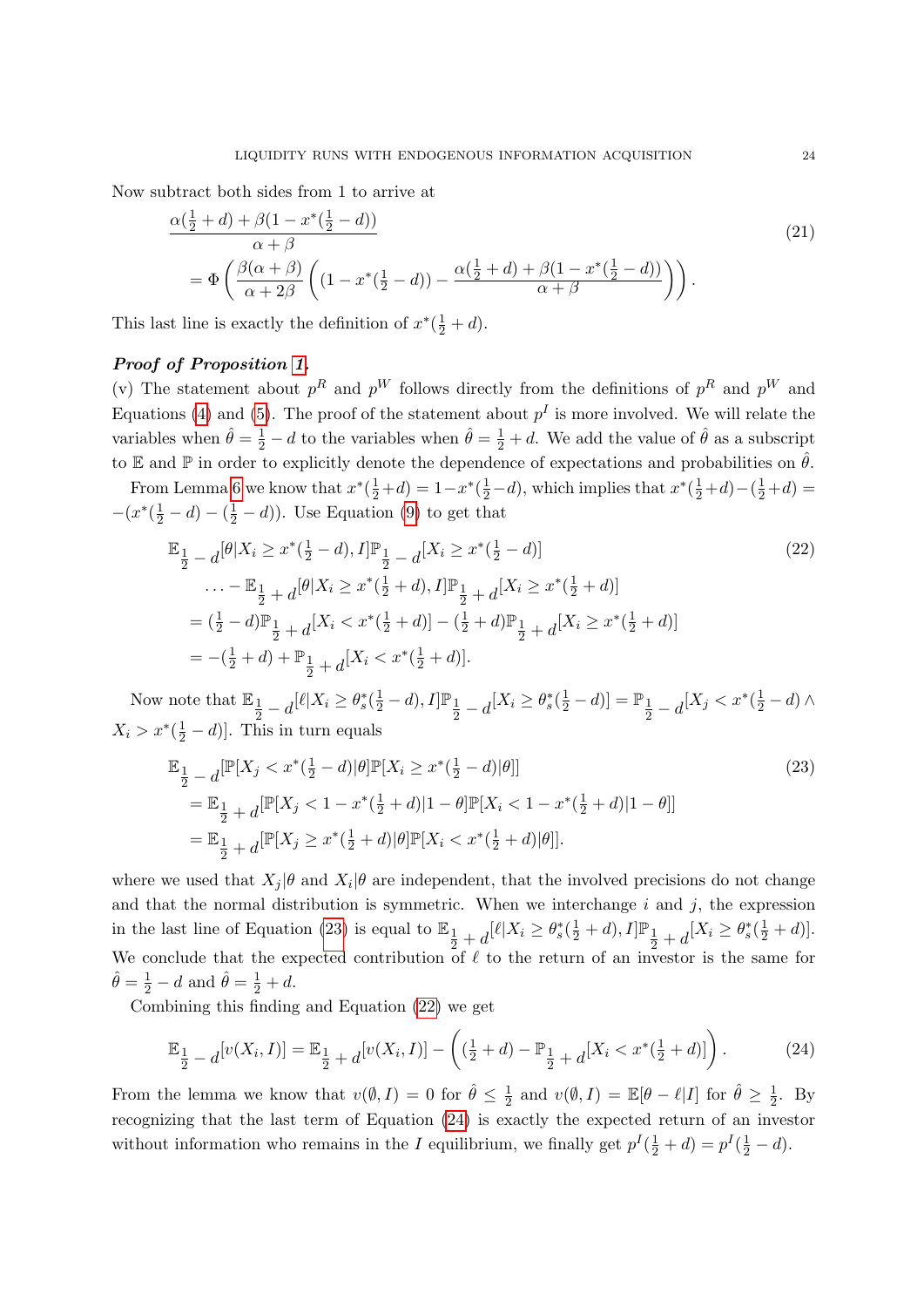(ii) Due to the symmetry of  $p^R$  and  $p^W$  which was proved in (v), we only have to prove the statement for  $p<sup>R</sup>$ . Using Equation [\(4\)](#page-8-0) we obtain

$$
\frac{\partial}{\partial \hat{\theta}} p^R(\hat{\theta}) = \Phi \left( \sqrt{\frac{\alpha + \beta}{\beta/\alpha}} \hat{\theta} \right) - 1 < 0. \tag{25}
$$

Due to symmetry we only have to prove the statement about  $p<sup>I</sup>$  for  $\hat{\theta} \leq \frac{1}{2}$  $\frac{1}{2}$ . From the lemma we know that  $p^I(\hat{\theta}) = \mathbb{E}[v(X_i, I)]$  for  $\hat{\theta} \leq \frac{1}{2}$  $\frac{1}{2}$ . The definition of  $p^{I}(\hat{\theta})$  shows that a change in  $\hat{\theta}$  has an effect via the expected return in case the information is better than the switching point, and via the expected return due to a different investment decision in case the information equals the switching point. For the first effect we find

$$
\frac{\partial}{\partial \hat{\theta}} \mathbb{E}[\theta - \ell | x_i, I] = \frac{\alpha}{\alpha + \beta} - \frac{\sqrt{\frac{\beta(\alpha + \beta)}{\alpha + 2\beta}}}{\sqrt{2\pi}} e^{-\frac{1}{2} \frac{\beta(\alpha + \beta)}{\alpha + 2\beta}} \left( x^*(\hat{\theta}) - \frac{\alpha \hat{\theta} + \beta x_i}{\alpha + \beta} \right)^2
$$
\n
$$
\dots \times \left( \frac{\partial}{\partial \hat{\theta}} x^*(\hat{\theta}) - \frac{\alpha}{\alpha + \beta} \right) > 0.
$$
\n(26)

We conclude that  $\frac{\partial}{\partial \hat{\theta}}v(x_i, I) > 0$  for  $\hat{\theta} < \frac{1}{2}$ , so for the values of the information for which the investor already would have remained, her return will be higher. The proof is finished when noting that  $\frac{\partial}{\partial \hat{\theta}} x^*(\hat{\theta}) < 0$  implies that the range of information for which an investor expects a positive return increases.

(iv) Due to symmetry it suffices to prove the statement only for  $\hat{\theta} < \frac{1}{2}$ . The symmetry of  $p^R$ and  $p^W$  and (ii) imply that  $p^R(\hat{\theta}) > p^W(\hat{\theta})$ . Given (ii) we have to prove that  $p^I(\hat{\theta}) > p^W(\hat{\theta})$ . From the lemma we know that  $p^I(\hat{\theta}) = \mathbb{E}[v(X_i, I)]$  for  $\hat{\theta} < \frac{1}{2}$ . Since there is always a strictly positive fraction of investors who remain in the I equilibrium, we have  $\mathbb{E}[\theta - \ell | x_i, I] > \mathbb{E}[\theta - \ell | x_i, W]$  and thus  $x^* < \frac{\alpha+\beta}{\beta} - \frac{\alpha}{\beta}$  $\frac{\alpha}{\beta}\hat{\theta}$ . Hence,  $v(x_i, I) \ge v(x_i, W)$  for all  $x_i$  while a strict inequality holds for  $x_i > x^*$ . Since these values have a positive probability mass, we have  $\mathbb{E}[v(X_i,I)] > \mathbb{E}[v(X_i,W)]$ which implies that  $p^I(\hat{\theta}) > p^W(\hat{\theta})$  for  $\hat{\theta} < \frac{1}{2}$ .

(i) Due to (iv) and (v) we only have to proof that  $p^W(\hat{\theta}) > 0$  for  $\hat{\theta} \leq \frac{1}{2}$  $\frac{1}{2}$ . We know that  $v(x_i, W) > 0$  if  $x_i > \frac{\alpha + \beta}{\beta} - \frac{\alpha}{\beta}$  $\frac{\alpha}{\beta}\hat{\theta}$ , which happens with positive probability. Since  $v(x_i, W) = 0$ otherwise, we know that  $p^W(\hat{\theta}) = \mathbb{E}[v(X_i, W)] > 0$ .

(iii) Due to symmetry it suffices to prove the statement only for  $\hat{\theta} \leq \frac{1}{2}$  $\frac{1}{2}$ . The symmetry of  $p^R$ and  $p^W$  and (ii) imply that  $p^R(\hat{\theta}) > p^W(\hat{\theta})$  for  $\hat{\theta} < \frac{1}{2}$ . Given (ii) and (iv) we have to prove that  $p^{R}(0) > p^{I}(0)$ . But this holds since from arguments similar to the ones used in (iii) it follows that  $\mathbb{E}[v(X_i, R)] > \mathbb{E}[v(X_i, I)].$ 

#### Proof of Proposition [3.](#page-14-0)

Due to symmetry of  $p^R$  and  $p^W$  it suffices to prove the statement for  $p^R$ . Since  $p^R(\hat{\theta}) =$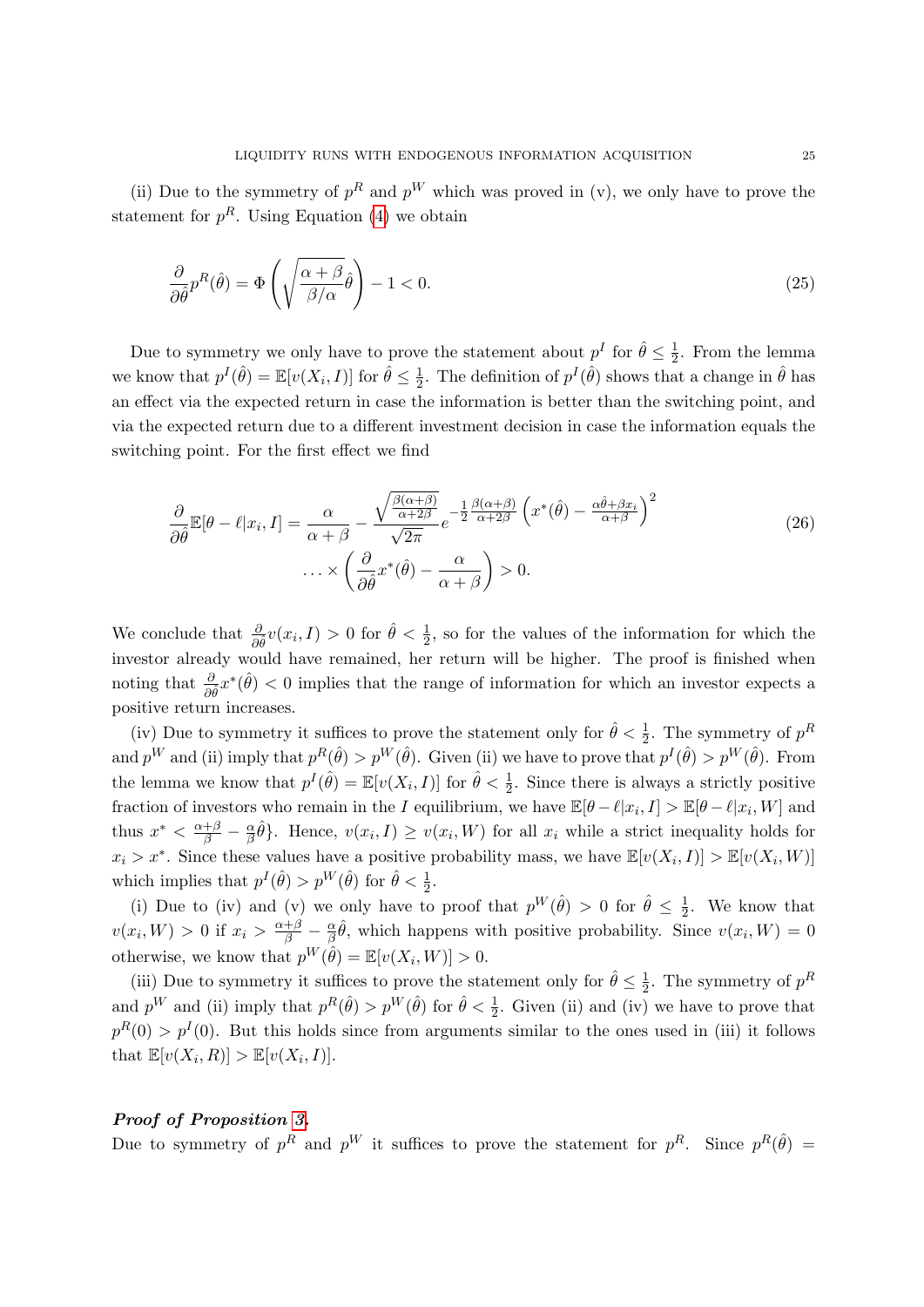$\mathbb{E}[v(X_i, R)] - \hat{\theta}$ , we can use Equation [\(4\)](#page-8-0) to obtain

$$
\frac{\partial}{\partial \alpha} p^R(\hat{\theta}) = -\frac{1}{2} \frac{\beta (2\alpha + \beta)}{\alpha^2 (\alpha + \beta)^2} \frac{\sqrt{\frac{\alpha + \beta}{\beta/\alpha}}}{\sqrt{2\pi}} e^{-\frac{1}{2} \frac{\alpha + \beta}{\beta/\alpha} \hat{\theta}^2} < 0,\tag{27}
$$

$$
\frac{\partial}{\partial \beta} p^R(\hat{\theta}) = \frac{1}{2} \frac{1}{(\alpha + \beta)^2} \frac{\sqrt{\frac{\alpha + \beta}{\beta/\alpha}}}{\sqrt{2\pi}} e^{-\frac{1}{2} \frac{\alpha + \beta}{\beta/\alpha} \hat{\theta}^2} > 0.
$$
\n(28)

Due to symmetry of  $p^I$  in  $\hat{\theta} = \frac{1}{2}$  $\frac{1}{2}$  it suffices to give the proof for  $\hat{\theta} \leq \frac{1}{2}$  $\frac{1}{2}$ , and due to continuity it even suffices to only consider  $\hat{\theta} < \frac{1}{2}$ . From the lemma we know that an investor without information withdraws. The value of information is then given by  $\mathbb{E}[v(X_i,I)]$ . For reasons explained in the proof of Proposition [1](#page-10-2) (i) this value is decreasing in the switching point  $x^*$ . To compute the derivative of  $x^*$  to  $\alpha$  and  $\beta$  we use the function A as defined in the proof of Proposition [1.](#page-10-2) There we found that  $\frac{\partial}{\partial x^*} A > 0$ . We then need to compute

$$
\frac{\partial}{\partial \alpha} A = \frac{\alpha (\hat{\theta} - x^*)}{(\alpha + \beta)^2} \left( 1 + \frac{1}{2} \frac{3\alpha \beta + 4\beta^2}{\alpha^2 + 2\beta \alpha} \frac{\sqrt{\gamma_{MS}}}{\sqrt{2\pi}} e^{-\frac{1}{2} \gamma_{MS} \left( \frac{\alpha \hat{\theta} + \beta x^*}{\alpha + \beta} - \hat{\theta} \right)^2} \right),\tag{29}
$$

$$
\frac{\partial}{\partial \beta} A = \frac{\alpha (x^* - \hat{\theta})}{(\alpha + \beta)^2} \left( 1 - \frac{1}{2} \frac{\alpha^2 - 2\beta^2}{\alpha^2 + 2\alpha\beta} \frac{\sqrt{\gamma_{MS}}}{\sqrt{2\pi}} e^{-\frac{1}{2}\gamma_{MS} \left( \frac{\alpha \hat{\theta} + \beta x^*}{\alpha + \beta} - \hat{\theta} \right)^2} \right).
$$
(30)

Since  $\gamma_{MS} < 2\pi$  and  $x^* > \hat{\theta}$  when  $\hat{\theta} < \frac{1}{2}$  (see the proof of the lemma), we have  $\frac{\partial}{\partial \alpha} A < 0$  and  $\frac{\partial}{\partial \beta}A > 0$ . The implicit function theorem gives that  $\frac{\partial}{\partial \alpha}x^* > 0$  and  $\frac{\partial}{\partial \beta}x^* < 0$  which finishes the proof.

#### Proof of Proposition [4.](#page-18-1)

(i) This is proved in the text.

(ii) This follows from the symmetry of  $\hat{p}^R$  and  $\hat{p}^W$  and the fact that  $\hat{p}^R$  decreases.

(iii) The first statement is proved in the text. The statement about  $\hat{p}^I$  is more complicated. Taking  $\beta_j$  as given, we have to show that the maximization problems for  $\hat{\theta} = \frac{1}{2} + d$  and for  $\hat{\theta} = \frac{1}{2} - d$  are identical up to a constant. From the lemma we know that  $x^*(\frac{1}{2} + d) = 1 - x^*(\frac{1}{2} - d)$ . Using this and Equation [\(15\)](#page-17-1) it follows that  $x_j^*(\frac{1}{2}+d;\beta_j) = 1 - x_j^*(\frac{1}{2}-d;\beta_j)$  and  $x^*(\frac{1}{2}+d;\beta) =$  $1-x^*(\frac{1}{2}-d;\beta)$ , where we explicitly denote the dependence on  $\hat{\theta}$  and either  $\beta_j$  or  $\beta$ .

The derivation in Equation [\(22\)](#page-26-1) still holds when we explicitly denote the dependence of  $x^*$ on  $β$ .

The derivation in Equation [\(23\)](#page-26-0) shows that  $\mathbb{E}_{\frac{1}{2}-d}[\ell|X_i \geq x^*(\frac{1}{2}-d;\beta),I]\mathbb{P}_{\frac{1}{2}-d}[X_i \geq x^*(\frac{1}{2}-d;\beta)]$  $(d; \beta)] = \mathbb{P}_1$  $\frac{1}{2} + d[X_j \geq x_j^*(\frac{1}{2} + d; \beta_j) \land X_i < x^*(\frac{1}{2} + d; \beta)].$  Using the fact that  $\mathbb{P}[A^c \cap B^c] =$